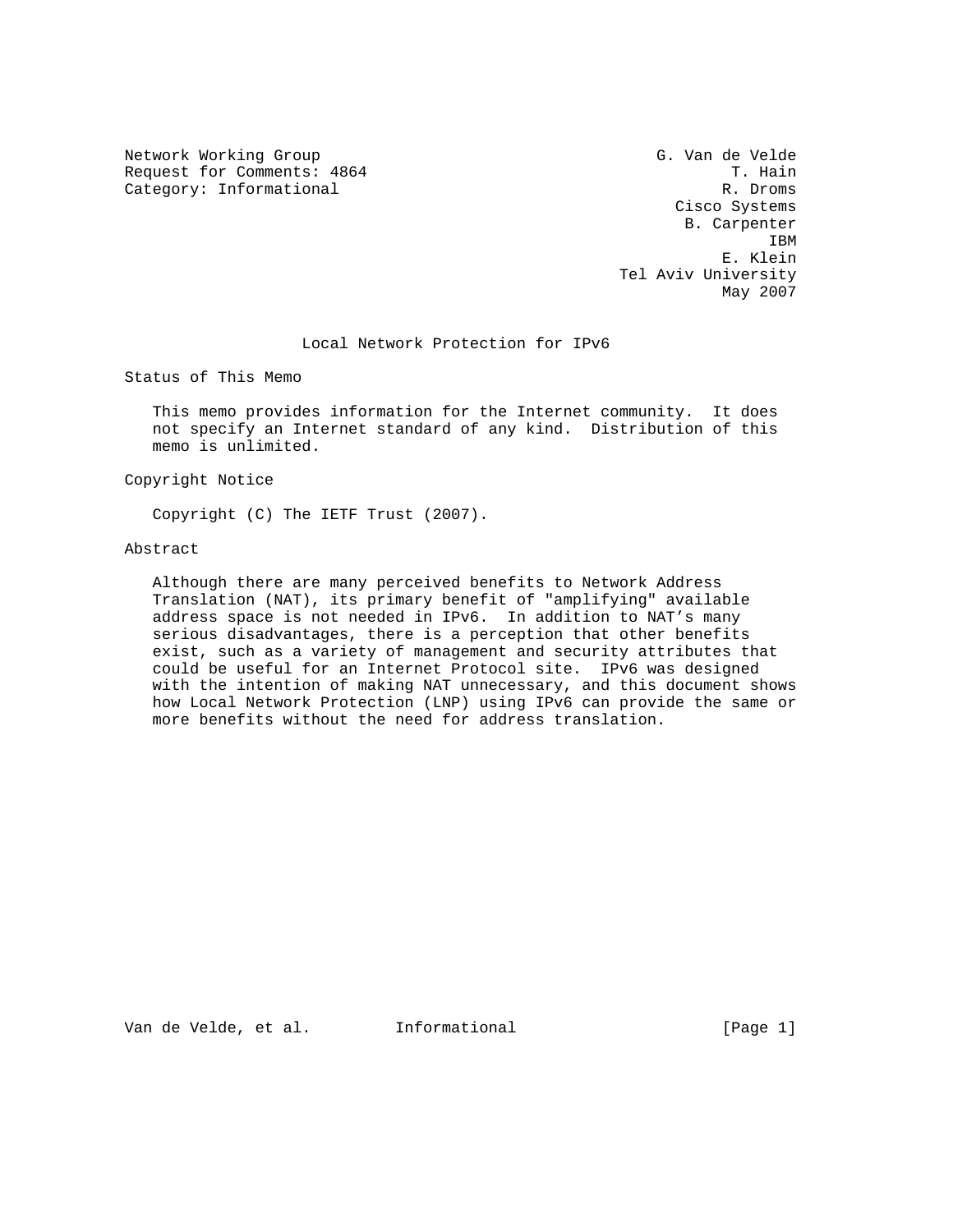| Table of Contents |  |  |
|-------------------|--|--|
|-------------------|--|--|

| 1.                                                                | 3               |
|-------------------------------------------------------------------|-----------------|
| Perceived Benefits of NAT and Its Impact on IPv4<br>2.            | $6\overline{6}$ |
| 2.1.<br>Simple Gateway between Internet and Private Network       | $6\phantom{1}$  |
| Simple Security Due to Stateful Filter Implementation<br>2.2.     | $\overline{6}$  |
| User/Application Tracking<br>2.3.                                 | $\overline{7}$  |
| Privacy and Topology Hiding<br>2.4.                               | 8               |
| Independent Control of Addressing in a Private Network<br>2.5.    | $\overline{9}$  |
| Global Address Pool Conservation<br>2.6.                          | 9               |
| Multihoming and Renumbering with NAT 10<br>2.7.                   |                 |
| Description of the IPv6 Tools<br>3.                               | 11              |
| Privacy Addresses (RFC 3041) 11<br>3.1.                           |                 |
| 3.2.                                                              |                 |
|                                                                   |                 |
| DHCPv6 Prefix Delegation 13<br>3.3.                               |                 |
| 3.4.<br>Untraceable IPv6 Addresses 13                             |                 |
| Using IPv6 Technology to Provide the Market Perceived<br>4.       |                 |
|                                                                   |                 |
| Simple Gateway between Internet and Internal Network 14<br>4.1.   |                 |
| IPv6 and Simple Security 15<br>4.2.                               |                 |
| User/Application Tracking 17<br>4.3.                              |                 |
| Privacy and Topology Hiding Using IPv6 17<br>4.4.                 |                 |
| Independent Control of Addressing in a Private Network 20<br>4.5. |                 |
| Global Address Pool Conservation 21<br>4.6.                       |                 |
| Multihoming and Renumbering 21<br>4.7.                            |                 |
|                                                                   |                 |
| Medium/Large Private Networks 22<br>5.1.                          |                 |
| Small Private Networks 24<br>5.2.                                 |                 |
| Single User Connection 25<br>5.3.                                 |                 |
| 5.4.<br>ISP/Carrier Customer Networks 26                          |                 |
| б.                                                                |                 |
| 6.1.                                                              |                 |
| Subnet Topology Masking 28<br>6.2.                                |                 |
| Minimal Traceability of Privacy Addresses 28<br>6.3.              |                 |
| 6.4.                                                              |                 |
| 7.                                                                |                 |
| 8.                                                                |                 |
| 9.                                                                |                 |
|                                                                   |                 |
| Appendix A. Additional Benefits Due to Native IPv6 and            |                 |
| Universal Unique Addressing 32                                    |                 |
|                                                                   |                 |
| Universal Any-to-Any Connectivity 32<br>A.1.                      |                 |
| A.2.                                                              |                 |
| Native Multicast Services 33<br>A.3.                              |                 |
| Increased Security Protection 33<br>A.4.                          |                 |
| A.5.                                                              |                 |
| A.6.                                                              |                 |

Van de Velde, et al. 1nformational (Page 2)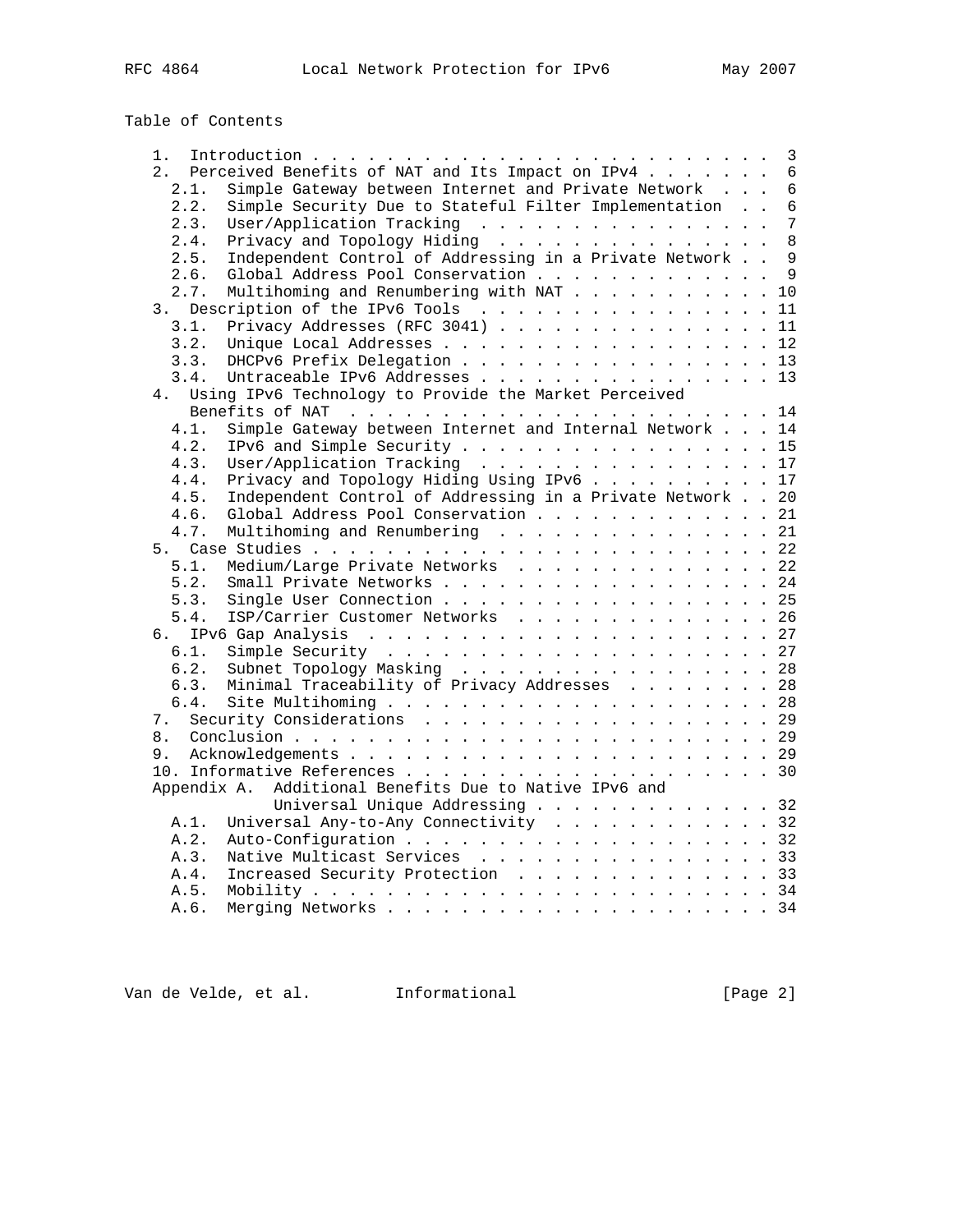# 1. Introduction

 There have been periodic claims that IPv6 will require a Network Address Translation (NAT), because network administrators use NAT to meet a variety of needs when using IPv4 and those needs will also have to be met when using IPv6. Although there are many perceived benefits to NAT, its primary benefit of "amplifying" available address space is not needed in IPv6. The serious disadvantages and impact on applications by ambiguous address space and Network Address Translation [1] [5] have been well documented [4] [6], so there will not be much additional discussion here. However, given its wide deployment NAT undoubtedly has some perceived benefits, though the bulk of those using it have not evaluated the technical trade-offs. Indeed, it is often claimed that some connectivity and security concerns can only be solved by using a NAT device, without any mention of the negative impacts on applications. This is amplified through the widespread sharing of vendor best practice documents and sample configurations that do not differentiate the translation function of address expansion from the state function of limiting connectivity.

 This document describes the uses of a NAT device in an IPv4 environment that are regularly cited as 'solutions' for perceived problems. It then shows how the goals of the network manager can be met in an IPv6 network without using the header modification feature of NAT. It should be noted that this document is 'informational', as it discusses approaches that will work to accomplish the goals of the network manager. It is specifically not a Best Current Practice (BCP) that is recommending any one approach or a manual on how to configure a network.

 As far as security and privacy are concerned, this document considers how to mitigate a number of threats. Some are obviously external, such as having a hacker or a worm-infected machine outside trying to penetrate and attack the local network. Some are local, such as a disgruntled employee disrupting business operations or the unintentional negligence of a user downloading some malware, which then proceeds to attack from within. Some may be inherent in the device hardware ("embedded"), such as having some firmware in a domestic appliance "call home" to its manufacturer without the user's consent.

 Another consideration discussed is the view that NAT can be used to fulfill the goals of a security policy. On the one hand, NAT does satisfy some policy goals, such as topology hiding; at the same time it defeats others, such as the ability to produce an end-to-end audit trail at network level. That said, there are artifacts of NAT devices that do provide some value.

Van de Velde, et al. 1nformational (Page 3)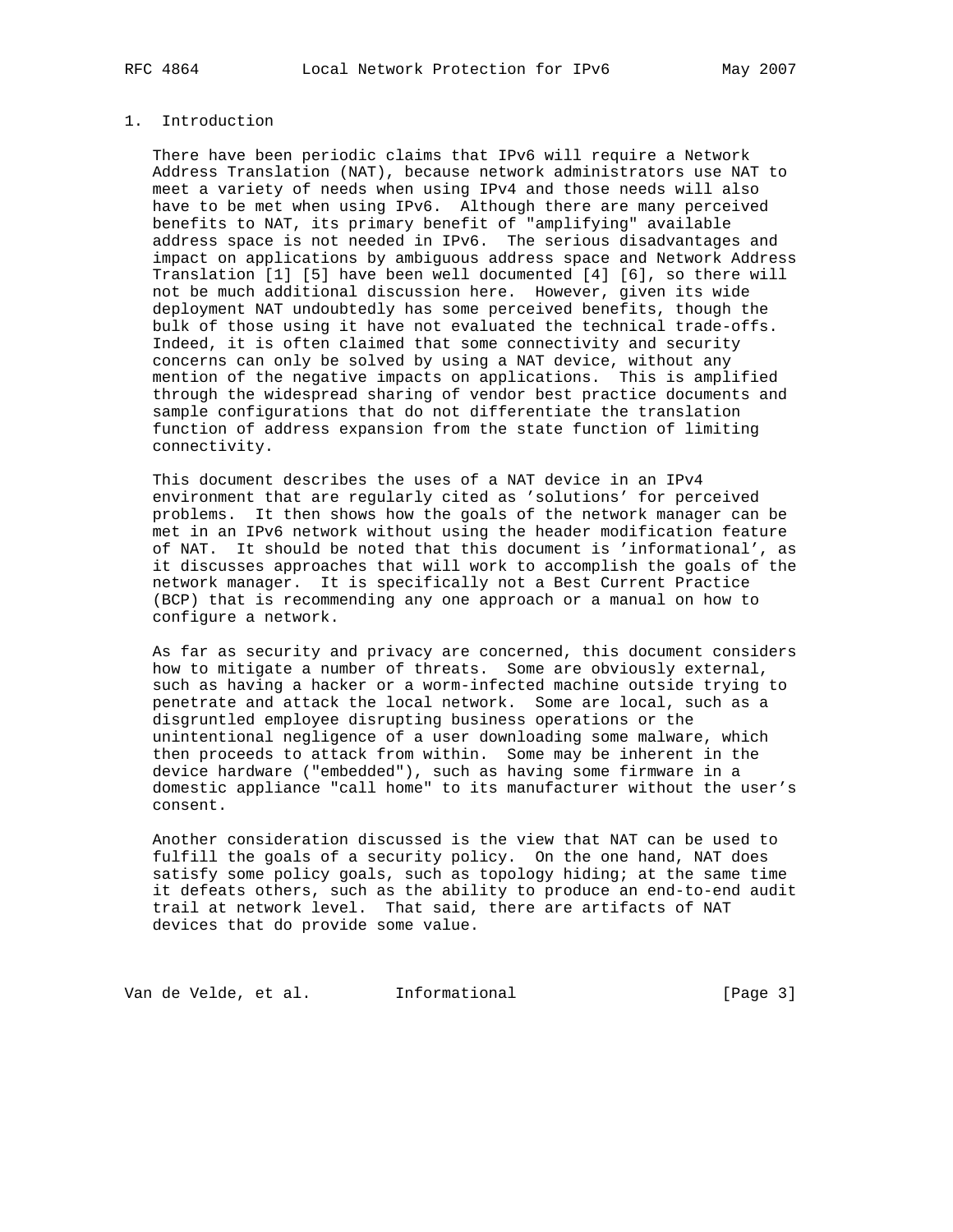- 1. The need to establish state before anything gets through from outside to inside solves one set of problems.
- 2. The expiration of state to stop receiving any packets when finished with a flow solves a set of problems.
- 3. The ability for nodes to appear to be attached at the edge of the network solves a set of problems.
- 4. The ability to have addresses that are not publicly routed solves yet another set (mostly changes where the state is and scale requirements for the first one).

 This document describes several techniques that may be combined in an IPv6 deployment to protect the integrity of its network architecture. It will focus on the 'how to accomplish a goal' perspective, leaving most of the 'why that goal is useful' perspective for other documents. These techniques, known collectively as Local Network Protection (LNP), retain the concept of a well-defined boundary between "inside" and "outside" the private network, while allowing firewalling, topology hiding, and privacy. LNP will achieve these security goals without address translation while regaining the ability for arbitrary any-to-any connectivity.

 IPv6 Local Network Protection can be summarized in the following table. It presents the marketed benefits of IPv4+NAT with a cross reference of how those are delivered in both the IPv4 and IPv6 environments.

Van de Velde, et al. Informational [Page 4]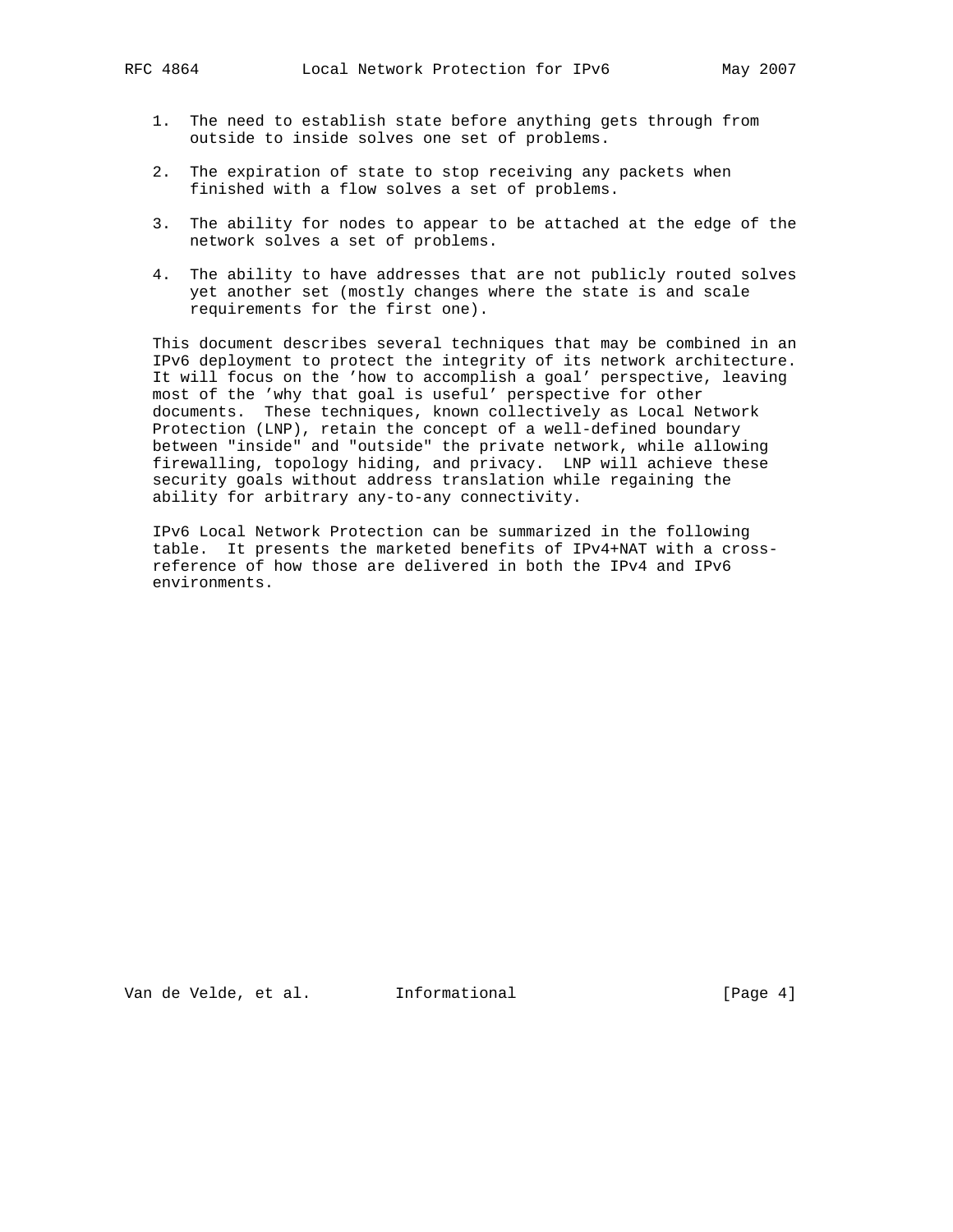| Goal | IPv4 | IPv6 |
|------|------|------|

| ⊍∪a⊥                                                               |                                                                                                                      |                                                                                                                |
|--------------------------------------------------------------------|----------------------------------------------------------------------------------------------------------------------|----------------------------------------------------------------------------------------------------------------|
| Simple Gateway<br>as default router<br>and address pool<br>manager | DHCP - single<br>address upstream<br>DHCP - limited<br>number of individual<br>devices downstream<br>see Section 2.1 | DHCP-PD - arbitrary<br>length customer<br>prefix upstream<br>SLAAC via RA<br>downstream<br>see Section 4.1     |
| Simple Security                                                    | Filtering side<br>effect due to lack<br>of translation state<br>see Section 2.2                                      | Explicit Context<br>Based Access Control<br>(Reflexive ACL)<br>see Section 4.2                                 |
| Local Usage<br>Tracking                                            | NAT state table<br>see Section 2.3                                                                                   | Address uniqueness<br>see Section 4.3                                                                          |
| End-System<br>Privacy                                              | NAT transforms<br>device ID bits in<br>the address<br>see Section 2.4                                                | Temporary use<br>privacy addresses<br>see Section 4.4                                                          |
| Topology Hiding                                                    | NAT transforms<br>subnet bits in the<br>address<br>see Section 2.4                                                   | Untraceable addresses<br>using IGP host routes<br>/or MIPv6 tunnels<br>see Section 4.4                         |
| Addressing<br>Autonomy                                             | RFC 1918<br>see Section 2.5                                                                                          | RFC 3177 & 4193<br>see Section 4.5                                                                             |
| Global Address<br>Pool<br>Conservation                             | RFC 1918<br><< 2^48 application<br>end points<br>topology restricted<br>see Section 2.6                              | $17*10^18$ subnets<br>3.4*10^38 addresses<br>full port list / addr<br>unrestricted topology<br>see Section 4.6 |
| Renumbering and<br>Multihoming                                     | Address translation<br>at border<br>see Section 2.7                                                                  | Preferred lifetime<br>per prefix & multiple<br>addresses per<br>interface<br>see Section 4.7                   |

Van de Velde, et al. 1nformational (Page 5)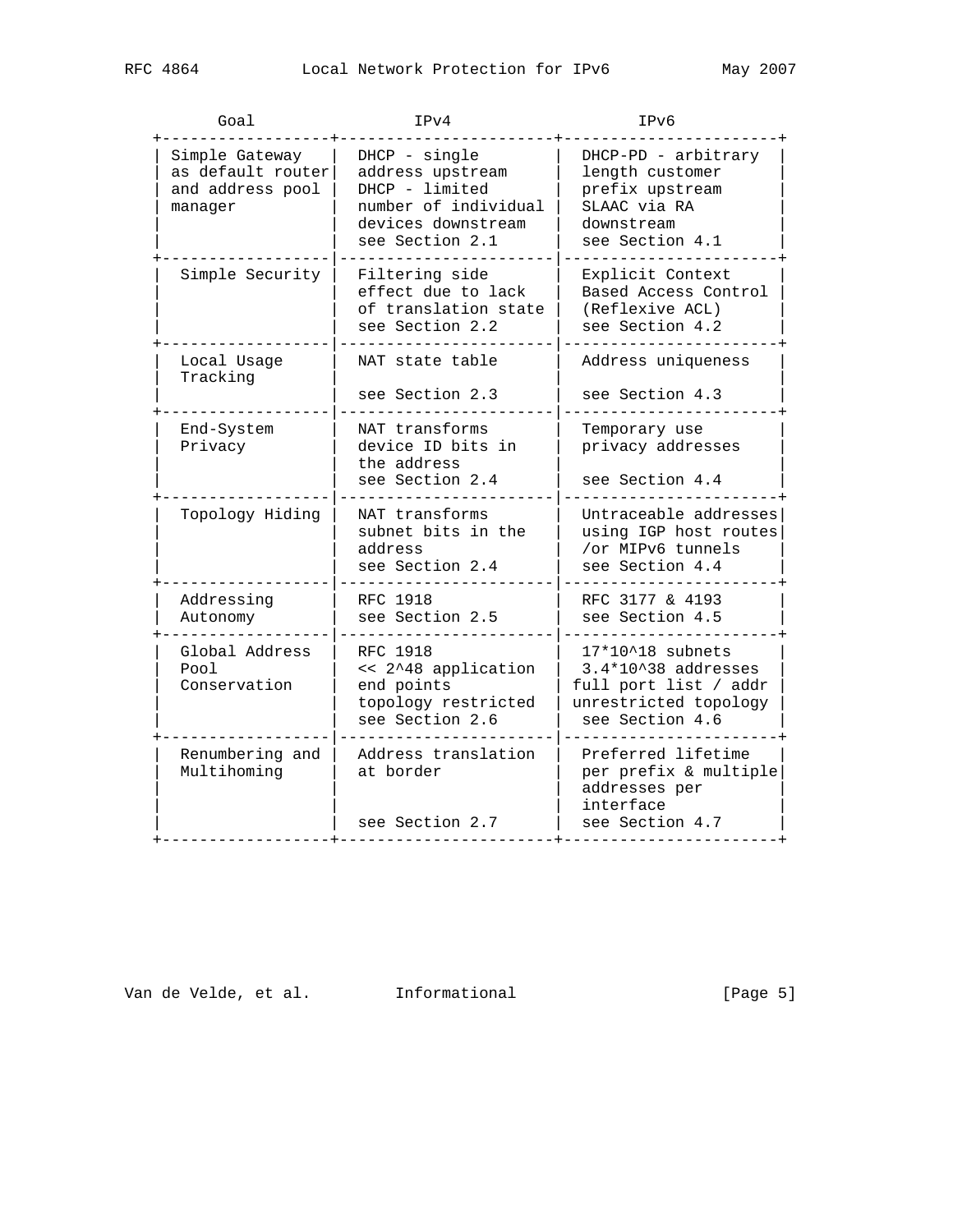This document first identifies the perceived benefits of NAT in more detail, and then shows how IPv6 LNP can provide each of them. It concludes with an IPv6 LNP case study and a gap analysis of standards work that remains to be done for an optimal LNP solution.

2. Perceived Benefits of NAT and Its Impact on IPv4

 This section provides insight into the generally perceived benefits of the use of IPv4 NAT. The goal of this description is not to analyze these benefits or the accuracy of the perception (detailed discussions in [4]), but to describe the deployment requirements and set a context for the later descriptions of the IPv6 approaches for dealing with those requirements.

2.1. Simple Gateway between Internet and Private Network

 A NAT device can connect a private network with addresses allocated from any part of the space (ambiguous [1]or global registered and unregistered addresses) towards the Internet, though extra effort is needed when the same range exists on both sides of the NAT. The address space of the private network can be built from globally unique addresses, from ambiguous address space, or from both simultaneously. In the simple case of private use addresses, without needing specific configuration the NAT device enables access between the client side of a distributed client-server application in the private network and the server side located in the public Internet.

 Wide-scale deployments have shown that using NAT to act as a simple gateway attaching a private IPv4 network to the Internet is simple and practical for the non-technical end user. Frequently, a simple user interface or even a default configuration is sufficient for configuring both device and application access rights.

 This simplicity comes at a price, as the resulting topology puts restrictions on applications. The NAT simplicity works well when the applications are limited to a client/server model with the server deployed on the public side of the NAT. For peer-to-peer, multi party, or servers deployed on the private side of the NAT, helper technologies must also be deployed. These helper technologies are frequently complex to develop and manage, creating a hidden cost to this 'simple gateway'.

2.2. Simple Security Due to Stateful Filter Implementation

 It is frequently believed that through its session-oriented operation, NAT puts in an extra barrier to keep the private network protected from outside influences. Since a NAT device typically keeps state only for individual sessions, attackers, worms, etc.,

Van de Velde, et al. 1nformational (Page 6)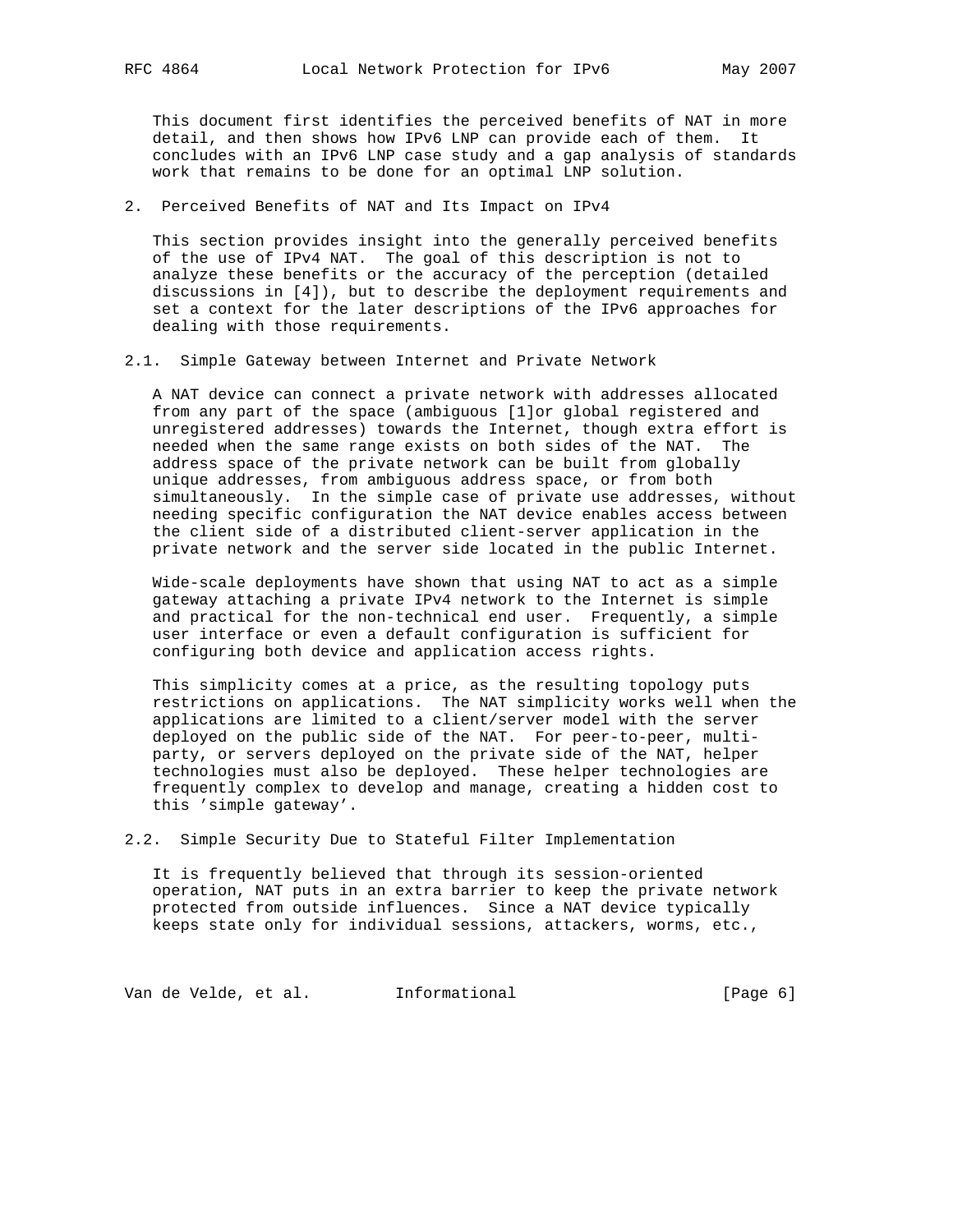cannot exploit this state to attack a specific host on any other port. However, in the port overload case of Network Address Port Translation (NAPT) attacking all active ports will impact a potentially wide number of hosts. This benefit may be partially real; however, experienced hackers are well aware of NAT devices and are very familiar with private address space, and they have devised methods of attack (such as trojan horses) that readily penetrate NAT boundaries. While the stateful filtering offered by NAT offers a measure of protection against a variety of straightforward network attacks, it does not protect against all attacks despite being presented as a one-size-fits-all answer.

 The act of translating address bits within the header does not provide security in itself. For example, consider a configuration with static NAT and all inbound ports translating to a single machine. In such a scenario, the security risk for that machine is identical to the case with no NAT device in the communication path, as any connection to the public address will be delivered to the mapped target.

 The perceived security of NAT comes from the lack of pre-established or permanent mapping state. This is often used as a 'better than nothing' level of protection because it doesn't require complex management to filter out unwanted traffic. Dynamically establishing state in response to internal requests reduces the threat of unexpected external connections to internal devices, and this level of protection would also be available from a basic firewall. (A basic firewall, supporting clients accessing public side servers, would improve on that level of protection by avoiding the problem of state persisting as different clients use the same private side address over time.) This role, often marketed as a firewall, is really an arbitrary artifact, while a real firewall often offers explicit and more comprehensive management controls.

 In some cases, NAT operators (including domestic users) may be obliged to configure quite complex port mapping rules to allow external access to local applications such as a multi-player game or web servers. In this case, the NAT actually adds management complexity compared to the simple router discussed in Section 2.1. In situations where two or more devices need to host the same application or otherwise use the same public port, this complexity shifts from difficult to impossible.

#### 2.3. User/Application Tracking

 One usage of NAT is for the local network administrator to track user and application traffic. Although NATs create temporary state for active sessions, in general they provide limited capabilities for the

Van de Velde, et al. 1nformational (Page 7)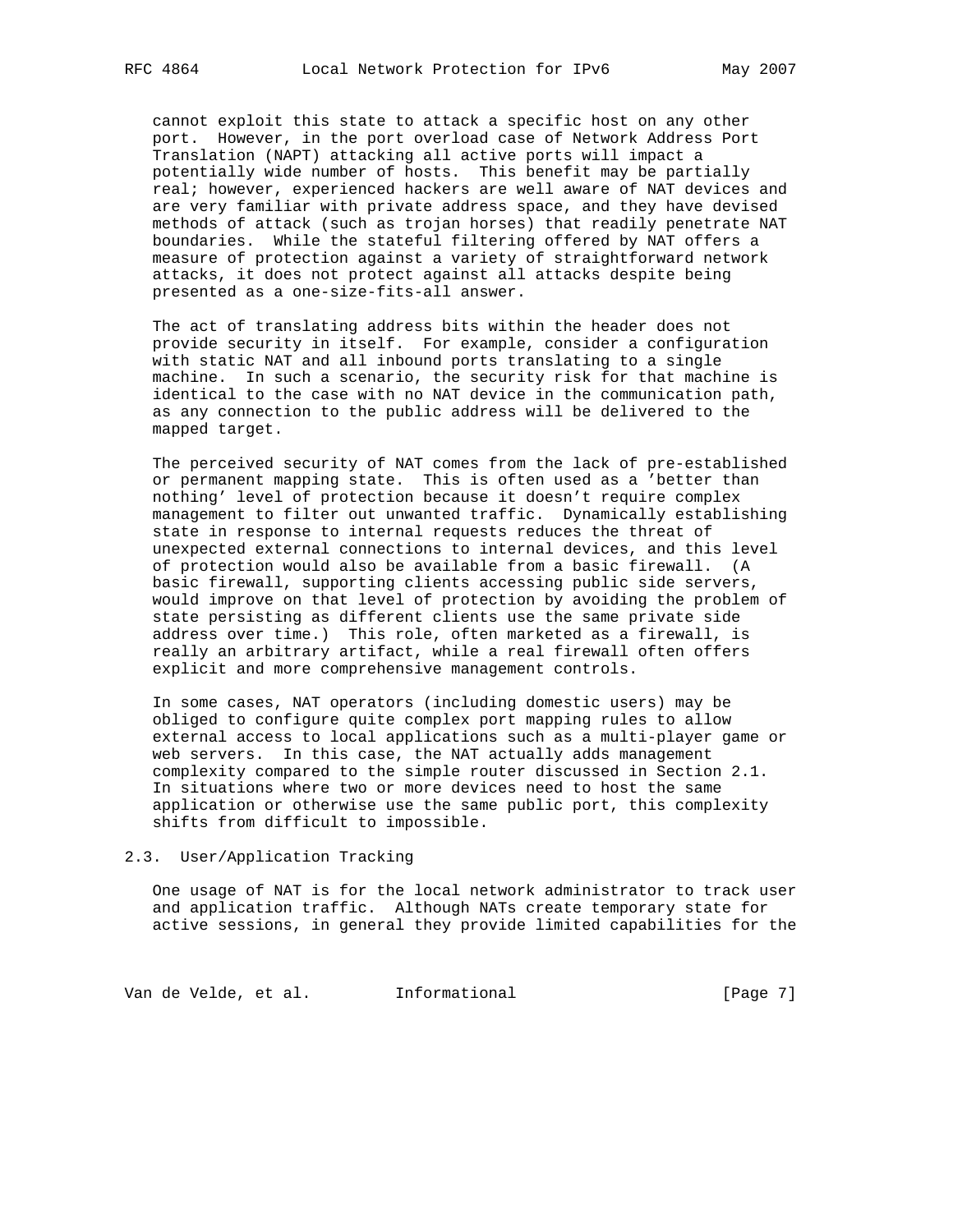administrator of the NAT to gather information about who in the private network is requesting access to which Internet location. This is done by periodically logging the network address translation details of the private and the public addresses from the NAT device's state database.

 The subsequent checking of this database is not always a simple task, especially if Port Address Translation is used. It also has an unstated assumption that the administrative instance has a mapping between a private IPv4-address and a network element or user at all times, or the administrator has a time-correlated list of the address/port mappings.

# 2.4. Privacy and Topology Hiding

 One goal of 'topology hiding' is to prevent external entities from making a correlation between the topological location of devices on the local network. The ability of NAT to provide Internet access to a large community of users by the use of a single (or a few) globally routable IPv4 address(es) offers a simple mechanism to hide the internal topology of a network. In this scenario, the large community will be represented in the Internet by a single (or a few) IPv4 address(es).

 By using NAT, a system appears to the Internet as if it originated inside the NAT box itself; i.e., the IPv4 address that appears on the Internet is only sufficient to identify the NAT so all internal nodes appear to exist at the demarcation edge. When concealed behind a NAT, it is impossible to tell from the outside which member of a family, which customer of an Internet cafe, or which employee of a company generated or received a particular packet. Thus, although NATs do nothing to provide application level privacy, they do prevent the external tracking and profiling of individual systems by means of their IP addresses, usually known as 'device profiling'.

 There is a similarity with privacy based on application level proxies. When using an application level gateway for browsing the web for example, the 'privacy' of a web user can be provided by masking the true identity of the original web user towards the outside world (although the details of what is -- or is not -- logged at the NAT/proxy will be different).

 Some network managers prefer to hide as much as possible of their internal network topology from outsiders as a useful precaution to mitigate scanning attacks. Mostly, this is achieved by blocking "traceroute", etc., though NAT entirely hides the internal subnet topology. Scanning is a particular concern in IPv4 networks because the subnet size is small enough that once the topology is known, it

Van de Velde, et al. 1nformational (Page 8)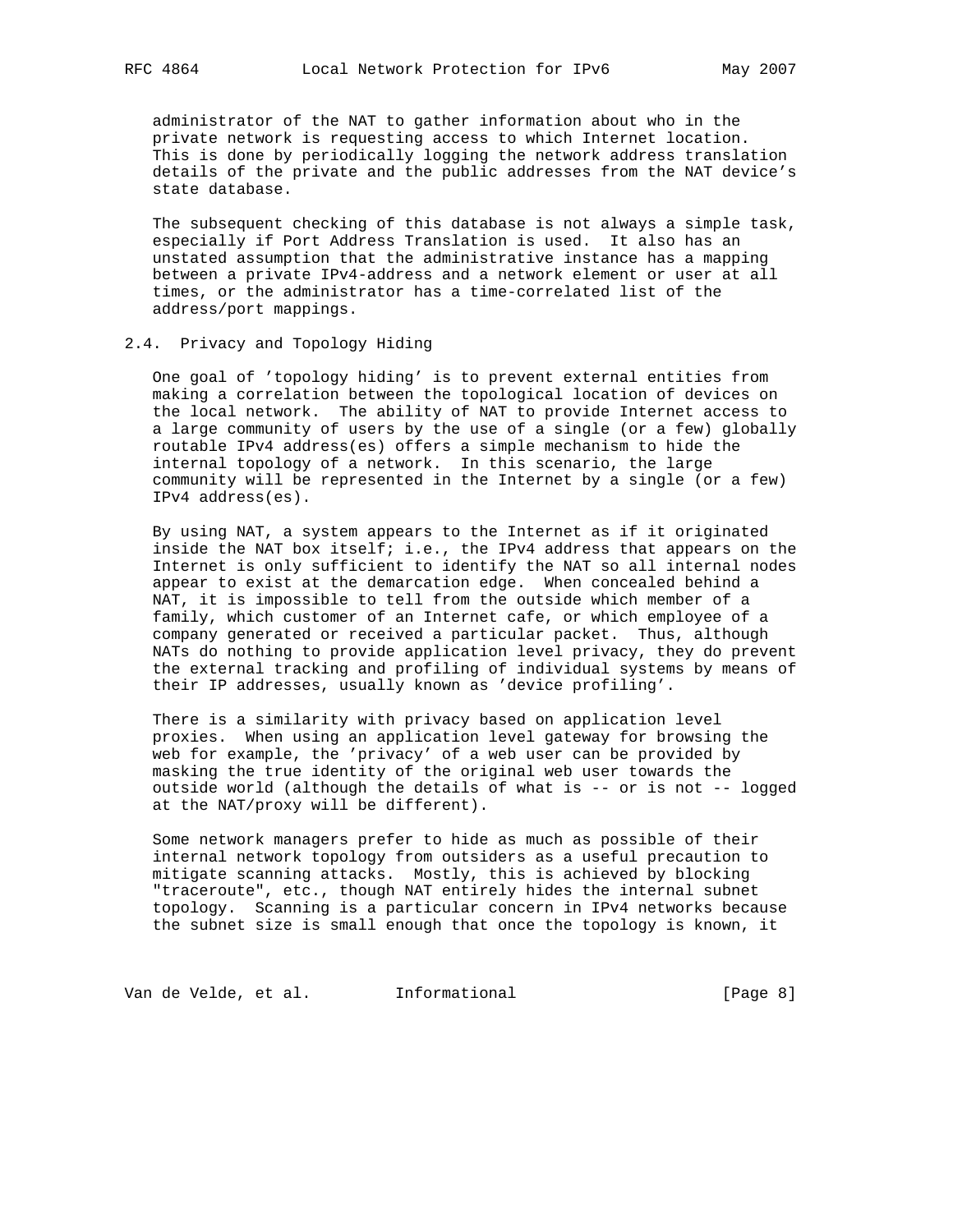is easy to find all the hosts, then start scanning them for vulnerable ports. Once a list of available devices has been mapped, a port-scan on these IP addresses can be performed. Scanning works by tracking which ports do not receive unreachable errors from either the firewall or host. With the list of open ports, an attacker can optimize the time needed for a successful attack by correlating it with known vulnerabilities to reduce the number of attempts. For example, FTP usually runs on port 21, and HTTP usually runs on port 80. Any vulnerable open ports could be used for access to an end system to command it to start initiating attacks on others.

2.5. Independent Control of Addressing in a Private Network

 Many private IPv4 networks make use of the address space defined in RFC 1918 to enlarge the available addressing space for their private network, and at the same time reduce their need for globally routable addresses. This type of local control of address resources allows a sufficiently large pool for a clean and hierarchical addressing structure in the local network.

 Another benefit is the ability to change providers with minimal operational difficulty due to the usage of independent addresses on a majority of the network infrastructure. Changing the addresses on the public side of the NAT avoids the administrative challenge of changing every device in the network.

 Section 2.7 describes some disadvantages that appear if independent networks using ambiguous addresses [1] have to be merged.

2.6. Global Address Pool Conservation

 While the widespread use of IPv4+NAT has reduced the potential consumption rate, the ongoing depletion of the IPv4 address range has already taken the remaining pool of unallocated IPv4 addresses well below 20%. While mathematical models based on historical IPv4 prefix consumption periodically attempt to predict the future exhaustion date of the IPv4 address pool, a possible result of this continuous resource consumption is that the administrative overhead for acquiring globally unique IPv4 addresses will at some point increase noticeably due to tightening allocation policies.

 In response to the increasing administrative overhead, many Internet Service Providers (ISPs) have already resorted to the ambiguous addresses defined in RFC 1918 behind a NAT for the various services they provide as well as connections for their end customers. This happens even though the private use address space is strictly limited in size. Some deployments have already outgrown that space and have begun cascading NAT to continue expanding, though this practice

Van de Velde, et al. 1nformational (Page 9)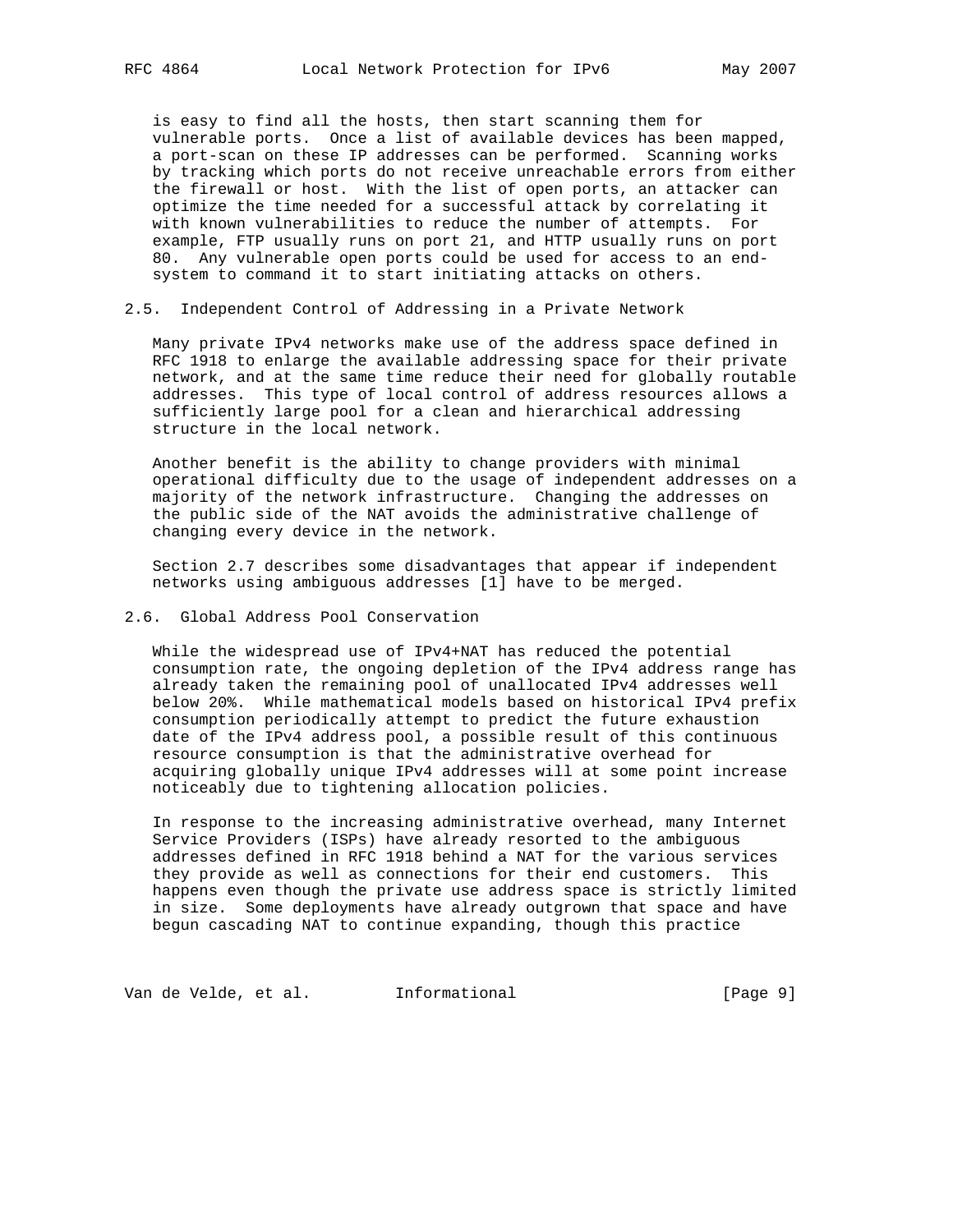eventually breaks down over routing ambiguity. Additionally, while we are unlikely to know the full extent of the practice (because it is hidden behind a NAT), service providers have been known to announce previously unallocated public space to their customers (to avoid the problems associated with the same address space appearing on both sides), only to find that once that space was formally allocated and being publicly announced, their customers couldn't reach the registered networks.

 The number of and types of applications that can be deployed by these ISPs and their customers are restricted by the ability to overload the port range on the public side of the most public NAT in the path. The limit of this approach is something substantially less than 2^48 possible active \*application\* endpoints (approximately [2^32 minus  $2^2$ 29] \* [2\* 2^16 minus well-known port space]), as distinct from addressable devices each with its own application endpoint range. Those who advocate layering of NAT frequently forget to mention that there are topology restrictions placed on the applications. Forced into this limiting situation, such customers can rightly claim that despite the optimistic predictions of mathematical models, the global pool of IPv4 addresses is effectively already exhausted.

2.7. Multihoming and Renumbering with NAT

 Allowing a network to be multihomed and renumbering a network are quite different functions. However, these are argued together as reasons for using NAT, because making a network multihomed is often a transitional state required as part of network renumbering, and NAT interacts with both in the same way.

 For enterprise networks, it is highly desirable to provide resiliency and load-balancing to be connected to more than one Internet Service Provider (ISP) and to be able to change ISPs at will. This means that a site must be able to operate under more than one Classless Inter-Domain Routing (CIDR) prefix [18] and/or readily change its CIDR prefix. Unfortunately, IPv4 was not designed to facilitate either of these maneuvers. However, if a site is connected to its ISPs via NAT boxes, only those boxes need to deal with multihoming and renumbering issues.

 Similarly, if two enterprise IPv4 networks need to be merged and RFC 1918 addresses are used, there is a high probability of address overlaps. In those situations, it may well be that installing a NAT box between them will avoid the need to renumber one or both. For any enterprise, this can be a short-term financial saving and allows more time to renumber the network components. The long-term solution is a single network without usage of NAT to avoid the ongoing operational complexity of overlapping addresses.

Van de Velde, et al. 1nformational (Page 10)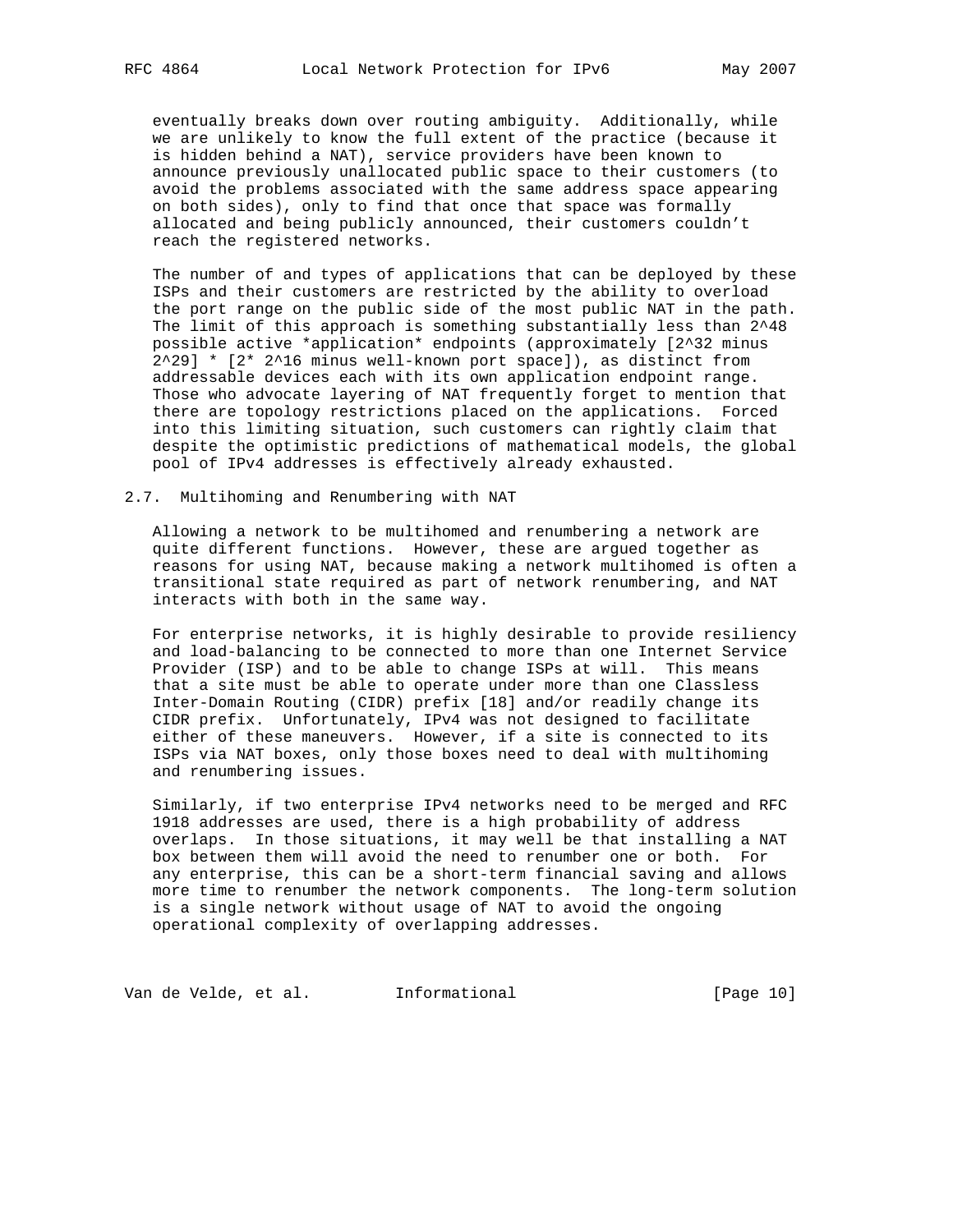The addition of an extra NAT as a solution may be sufficient for some networks; however, when the merging networks were already using address translation it will create major problems due to administrative difficulties of overlapping address spaces in the merged networks.

# 3. Description of the IPv6 Tools

 This section describes several features that can be used as part of the LNP solution to replace the protection features associated with IPv4 NAT.

 The reader must clearly distinguish between features of IPv6 that were fully defined when this document was drafted and those that were potential features that still required more work to define them. The latter are summarized later in the 'Gap Analysis' section of this document. However, we do not distinguish in this document between fully defined features of IPv6 and those that were already widely implemented at the time of writing.

# 3.1. Privacy Addresses (RFC 3041)

 There are situations where it is desirable to prevent device profiling, for example, by web sites that are accessed from the device as it moves around the Internet. IPv6 privacy addresses were defined to provide that capability. IPv6 addresses consist of a routing prefix, a subnet-id (SID) part, and an interface identifier (IID) part. As originally defined, IPv6 stateless address auto configuration (SLAAC) will typically embed the IEEE Link Identifier of the interface as the IID part, though this practice facilitates tracking and profiling of a device through the consistent IID. RFC 3041 [7] describes an extension to SLAAC to enhance device privacy. Use of the privacy address extension causes nodes to generate global scope addresses from interface identifiers that change over time, consistent with system administrator policy. Changing the interface identifier (thus the global-scope addresses generated from it) over time makes it more difficult for eavesdroppers and other information collectors to identify when addresses used in different transactions actually correspond to the same node. A relatively short valid lifetime for the privacy address also has the effect of reducing the attack profile of a device, as it is not directly attackable once it stops answering at the temporary use address.

 While the primary implementation and source of randomized RFC 3041 addresses are expected to be from end-systems running stateless auto configuration, there is nothing that prevents a Dynamic Host Configuration Protocol (DHCP) server from running the RFC 3041 algorithm for any new IEEE identifier it hears in a request, then

Van de Velde, et al. 1nformational (Page 11)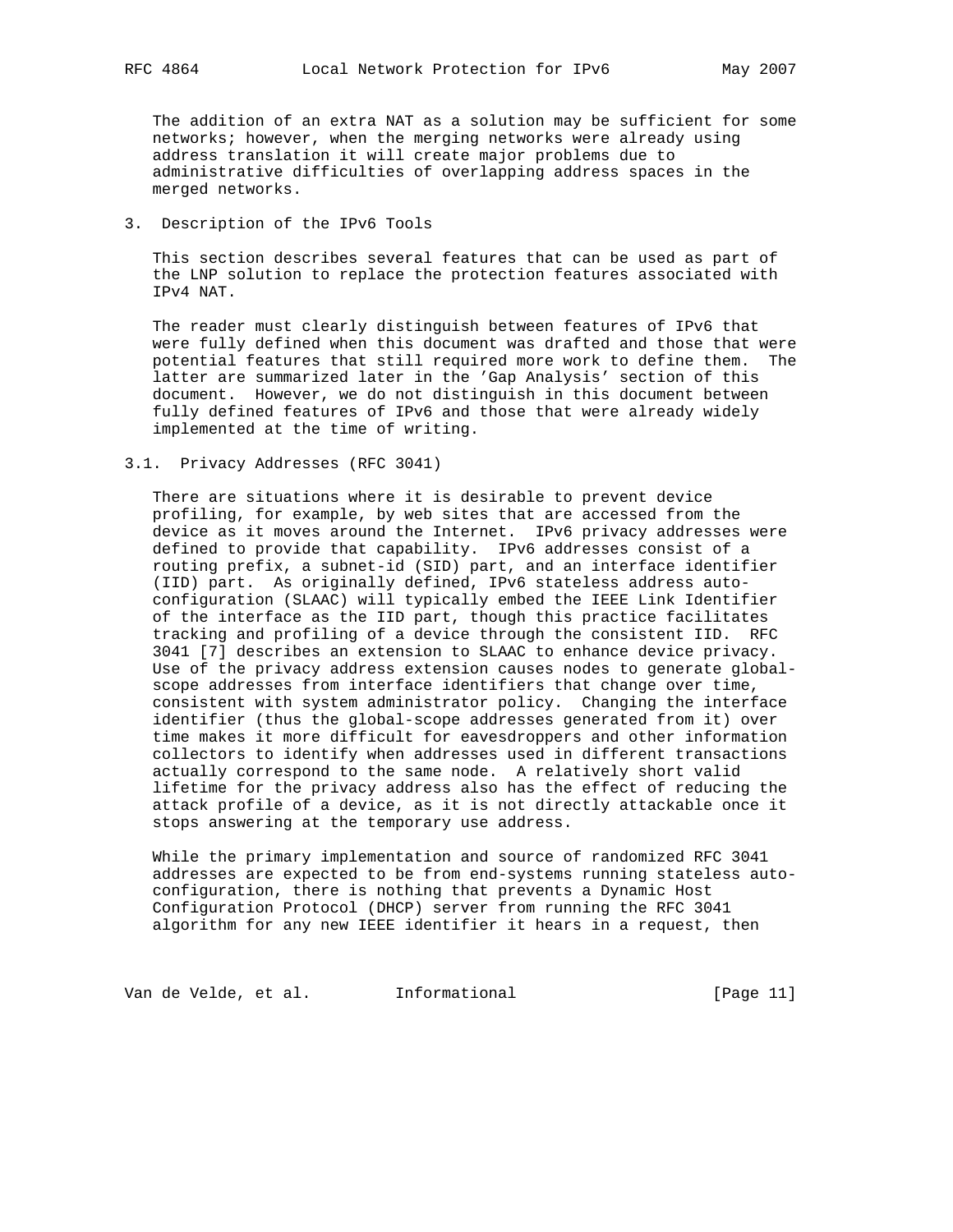remembering that for future queries. This would allow using them in DNS for registered services since the assumption of a DHCP server based deployment would be a persistent value that minimizes DNS churn. A DHCP-based deployment would also allow for local policy to periodically change the entire collection of end-device addresses while maintaining some degree of central knowledge and control over which addresses should be in use at any point in time.

 Randomizing the IID, as defined in RFC 3041, is effectively a sparse allocation technique that only precludes tracking of the lower 64 bits of the IPv6 address. Masking of the subnet ID will require additional approaches as discussed below in Section 3.4. Additional considerations are discussed in [19].

3.2. Unique Local Addresses

 Achieving the goal of autonomy, that many perceive as a value of NAT, is required for local network and application services stability during periods of intermittent connectivity or moving between one or more providers. Such autonomy in a single routing prefix environment would lead to massive expansion of the global routing tables (as seen in IPv4), so IPv6 provides for simultaneous use of multiple prefixes. The Unique Local Address (ULA) prefix [17] has been set aside for use in local communications. The ULA prefix for any network is routable over a locally defined collection of routers. These prefixes are not intended to be routed on the public global Internet as large-scale inter-domain distribution of routes for ULA prefixes would have a negative impact on global route aggregation.

ULAs have the following characteristics:

- o For all practical purposes, a globally unique prefix
	- \* allows networks to be combined or privately interconnected without creating address conflicts or requiring renumbering of interfaces using these prefixes, and
	- \* if accidentally leaked outside of a network via routing or DNS, is highly unlikely that there will be a conflict with any other addresses.
- o They are ISP independent and can be used for communications inside of a network without having any permanent or only intermittent Internet connectivity.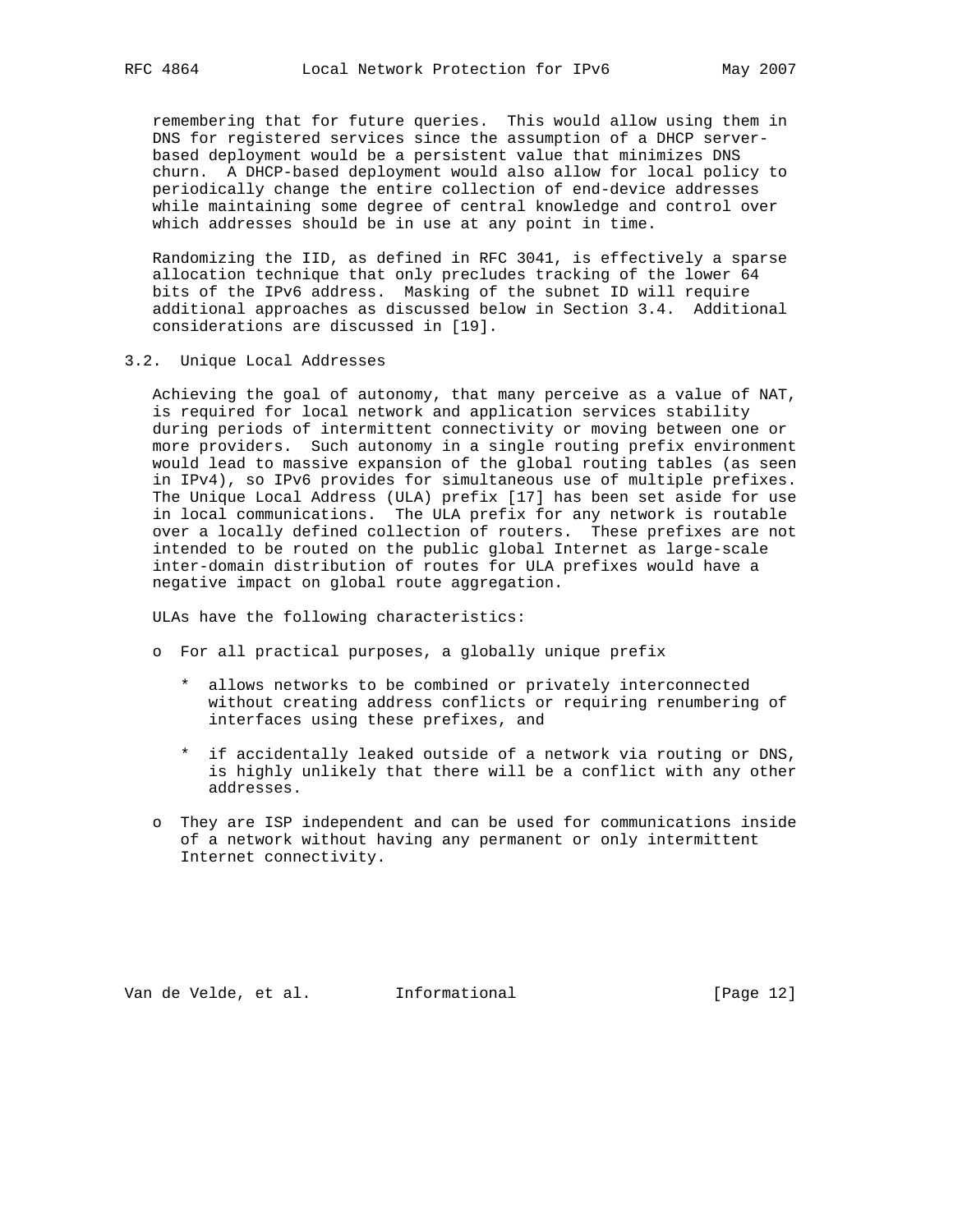- o They have a well-known prefix to allow for easy filtering at network boundaries preventing leakage of routes and packets that should remain local.
- o In practice, applications may treat these addresses like global scope addresses, but address selection algorithms may need to distinguish between ULAs and ordinary global-scope unicast addresses to ensure stability. The policy table defined in [11] is one way to bias this selection, by giving higher preference to FC00::/7 over 2001::/3. Mixing the two kinds of addresses may lead to undeliverable packets during times of instability, but that mixing is not likely to happen when the rules of RFC 3484 are followed.
- o ULAs have no intrinsic security properties. However, they have the useful property that their routing scope is limited by default within an administrative boundary. Their usage is suggested at several points in this document, as a matter of administrative convenience.

## 3.3. DHCPv6 Prefix Delegation

 One of the functions of a simple gateway is managing the local use address range. The Prefix Delegation (DHCP-PD) options [12] provide a mechanism for automated delegation of IPv6 prefixes using the DHCP [10]. This mechanism (DHCP-PD) is intended for delegating a long lived prefix from a delegating router (possibly incorporating a DHCPv6 server) to a requesting router, possibly across an administrative boundary, where the delegating router does not require knowledge about the topology of the links in the network to which the prefixes will be assigned.

# 3.4. Untraceable IPv6 Addresses

 The main goal of untraceable IPv6 addresses is to create an apparently amorphous network infrastructure, as seen from external networks, to protect the local infrastructure from malicious outside influences and from mapping of any correlation between the network activities of multiple devices from external networks. When using untraceable IPv6 addresses, it could be that two apparently sequential addresses are allocated to devices on very different parts of the local network instead of belonging to devices adjacent to each other on the same subnet.

 Since IPv6 addresses will not be in short supply even within a single /64 (or shorter) prefix, it is possible to generate them effectively at random when untraceability is required. They will be globally routable IPv6 addresses under the site's prefix, which can be

Van de Velde, et al. 1nformational (Page 13)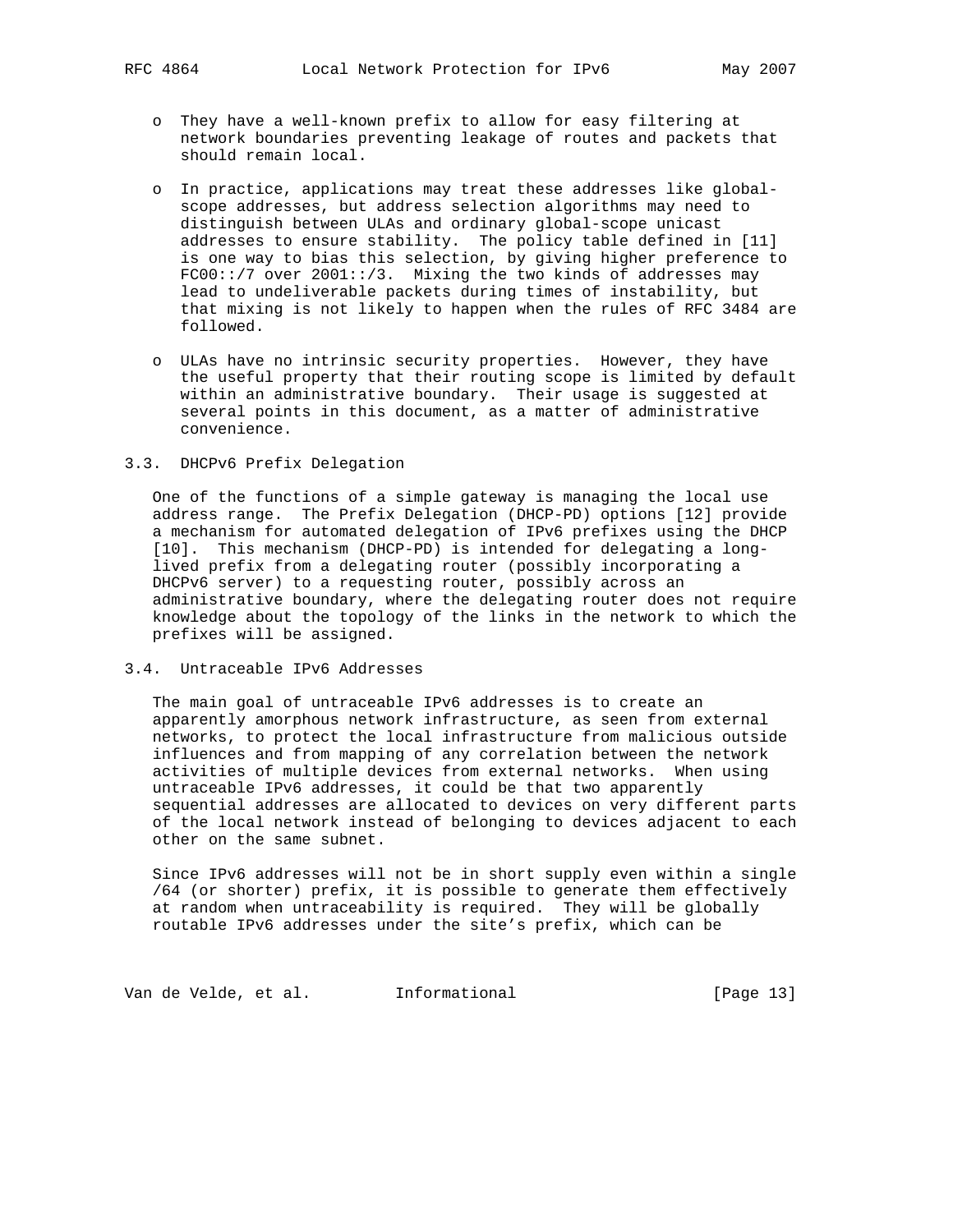randomly and independently assigned to IPv6 devices. The random assignment is intended to mislead the outside world about the structure of the local network. In particular, the subnet structure may be invisible in the address. Thus, a flat routing mechanism will be needed within the site. The local routers need to maintain a correlation between the topological location of the device and the untraceable IPv6 address. For smaller deployments, this correlation could be done by generating IPv6 host route entries, or for larger ones by utilizing an indirection device such as a Mobile IPv6 Home Agent. Additional details are in Section 4.7.

4. Using IPv6 Technology to Provide the Market Perceived Benefits of NAT

 The facilities in IPv6 described in Section 3 can be used to provide the protection perceived to be associated with IPv4 NAT. This section gives some examples of how IPv6 can be used securely.

4.1. Simple Gateway between Internet and Internal Network

 As a simple gateway, the device manages both packet routing and local address management. A basic IPv6 router should have a default configuration to advertise inside the site a locally generated random ULA prefix, independently from the state of any external connectivity. This would allow local nodes in a topology more complex than a single link to communicate amongst themselves independent of the state of a global connection. If the network happened to concatenate with another local network, the randomness in ULA creation is highly unlikely to result in address collisions.

 With external connectivity, the simple gateway should use DHCP-PD to acquire a routing prefix from the service provider for use when connecting to the global Internet. End-system connections involving other nodes on the global Internet that follow the policy table in RFC 3484 will always use the global IPv6 addresses derived from this prefix delegation. It should be noted that the address selection policy table should be configured to prefer the ULA prefix range over the DHCP-PD prefix range when the goal is to keep local communications stable during periods of transient external connectivity.

 In the very simple case, there is no explicit routing protocol on either side of the gateway, and a single default route is used internally pointing out to the global Internet. A slightly more complex case might involve local internal routing protocols, but with the entire local network sharing a common global prefix there would

Van de Velde, et al. Informational [Page 14]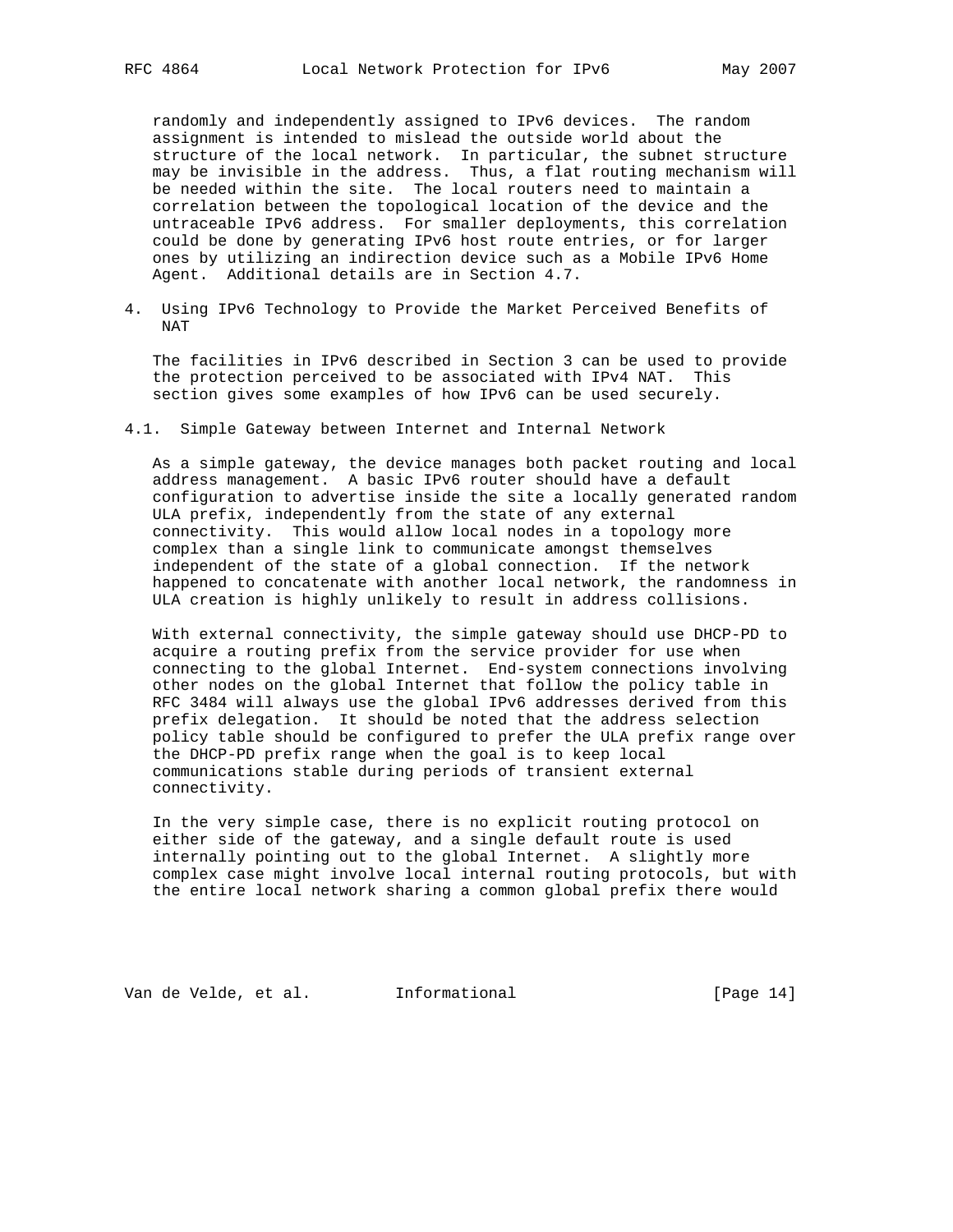still not be a need for an external routing protocol as the service provider could install a route for the prefix delegated via DHCP-PD pointing toward the connecting link.

4.2. IPv6 and Simple Security

 The vulnerability of an IPv6 host directly connected to the Internet is similar to that of an IPv4 host. The use of firewalls and Intrusion Detection Systems (IDSs) is recommended for those that want boundary protection in addition to host defenses. A proxy may be used for certain applications, but with the caveat that the end-to end transparency is broken. However, with IPv6, the following protections are available without the use of NAT while maintaining end-to-end reachability:

- 1. Short lifetimes on privacy extension suffixes reduce the attack profile since the node will not respond to the address once its lifetime becomes invalid.
- 2. IP security (IPsec) is often cited as the reason for improved security because it is a mandatory service for IPv6 implementations. Broader availability does not by itself improve security because its use is still regulated by the availability of a key infrastructure. IPsec functions to authenticate the correspondent, prevent session hijacking, prevent content tampering, and optionally mask the packet contents. While IPsec is commonly available in some IPv4 implementations and with extensions can support NAT traversals, NAT support has limitations and does not work in all situations. The use of IPsec with NATs requires an additional UDP encapsulation and keepalive overhead [13]. In the IPv4/NAT environment, the usage of IPsec has been largely limited to edge-to-edge Virtual Private Network (VPN) deployments. The potential for end-to-end IPsec use is significantly enhanced when NAT is removed from the network, as connections can be initiated from either end. It should be noted that encrypted IPsec traffic will bypass content aware firewalls, which is presumed to be acceptable for parties with whom the site has established a security association.
- 3. The size of the address space of a typical subnet (64 bits of IID) will make a complete subnet ping sweep usually significantly harder and more expensive than for IPv4 [20]. Reducing the security threat of port scans on identified nodes requires sparse distribution within the subnet to minimize the probability of scans finding adjacent nodes. This scanning protection will be nullified if IIDs are configured in any structured groupings within the IID space. Provided that IIDs are essentially randomly distributed across the available space, address

Van de Velde, et al. 1nformational (Page 15)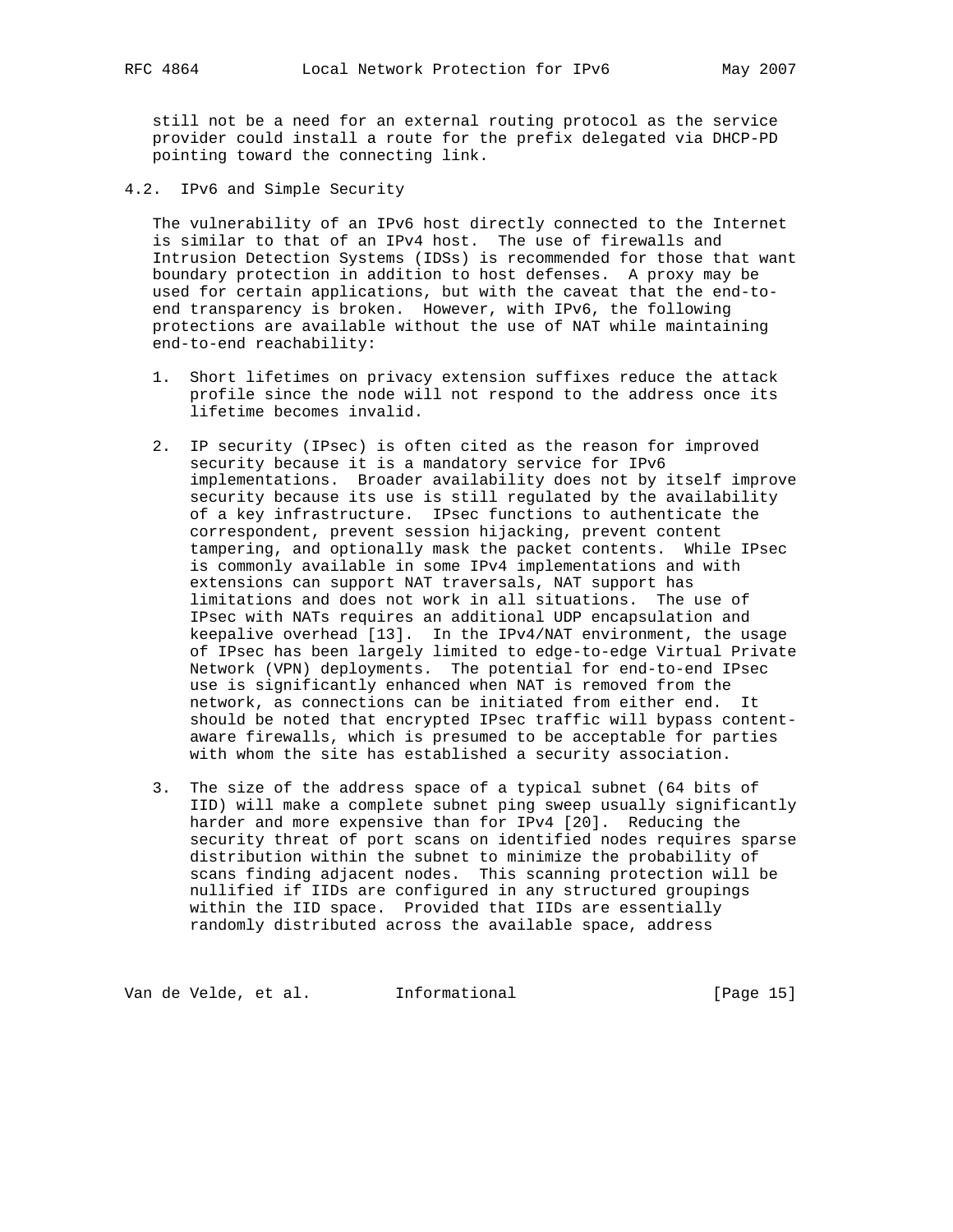scanning-based attacks will effectively fail. This protection exists if the attacker has no direct access to the specific subnet and therefore is trying to scan it remotely. If an attacker has local access, then he could use Neighbor Discovery (ND) [3] and ping6 to the link-scope multicast ff02::1 to detect the IEEE-based address of local neighbors, then apply the global prefix to those to simplify its search (of course, a locally connected attacker has many scanning options with IPv4 as well).

 Assuming the network administrator is aware of [20] the increased size of the IPv6 address will make topology probing much harder, and almost impossible for IPv6 devices. The intention of topology probing is to identify a selection of the available hosts inside an enterprise. This mostly starts with a ping sweep. Since the IPv6 subnets are 64 bits worth of address space, this means that an attacker has to simply send out an unrealistic number of pings to map the network, and virus/worm propagation will be thwarted in the process. At full-rate full-duplex 40 Gbps (400 times the typical 100 Mbps LAN, and 13,000 times the typical DSL/cable access link), it takes over 5,000 years to scan the entirety of a single 64-bit subnet.

 IPv4 NAT was not developed as a security mechanism. Despite marketing messages to the contrary, it is not a security mechanism, and hence it will offer some security holes while many people assume their network is secure due to the usage of NAT. IPv6 security best practices will avoid this kind of illusory security, but can only address the same threats if correctly configured firewalls and IDSs are used at the perimeter.

 It must be noted that even a firewall doesn't fully secure a network. Many attacks come from inside or are at a layer higher than the firewall can protect against. In the final analysis, every system has to be responsible for its own security, and every process running on a system has to be robust in the face of challenges like stack overflows, etc. What a firewall does is prevent a network administration from having to carry unauthorized traffic, and in so doing reduce the probability of certain kinds of attacks across the protected boundary.

 To implement simple security for IPv6 in, for example, a DSL or cable modem-connected home network, the broadband gateway/router should be equipped with stateful firewall capabilities. These should provide a default configuration where incoming traffic is limited to return traffic resulting from outgoing packets (sometimes known as reflective session state). There should also be an easy interface that allows users to create inbound 'pinholes' for specific purposes such as online gaming.

Van de Velde, et al. 1nformational (Page 16)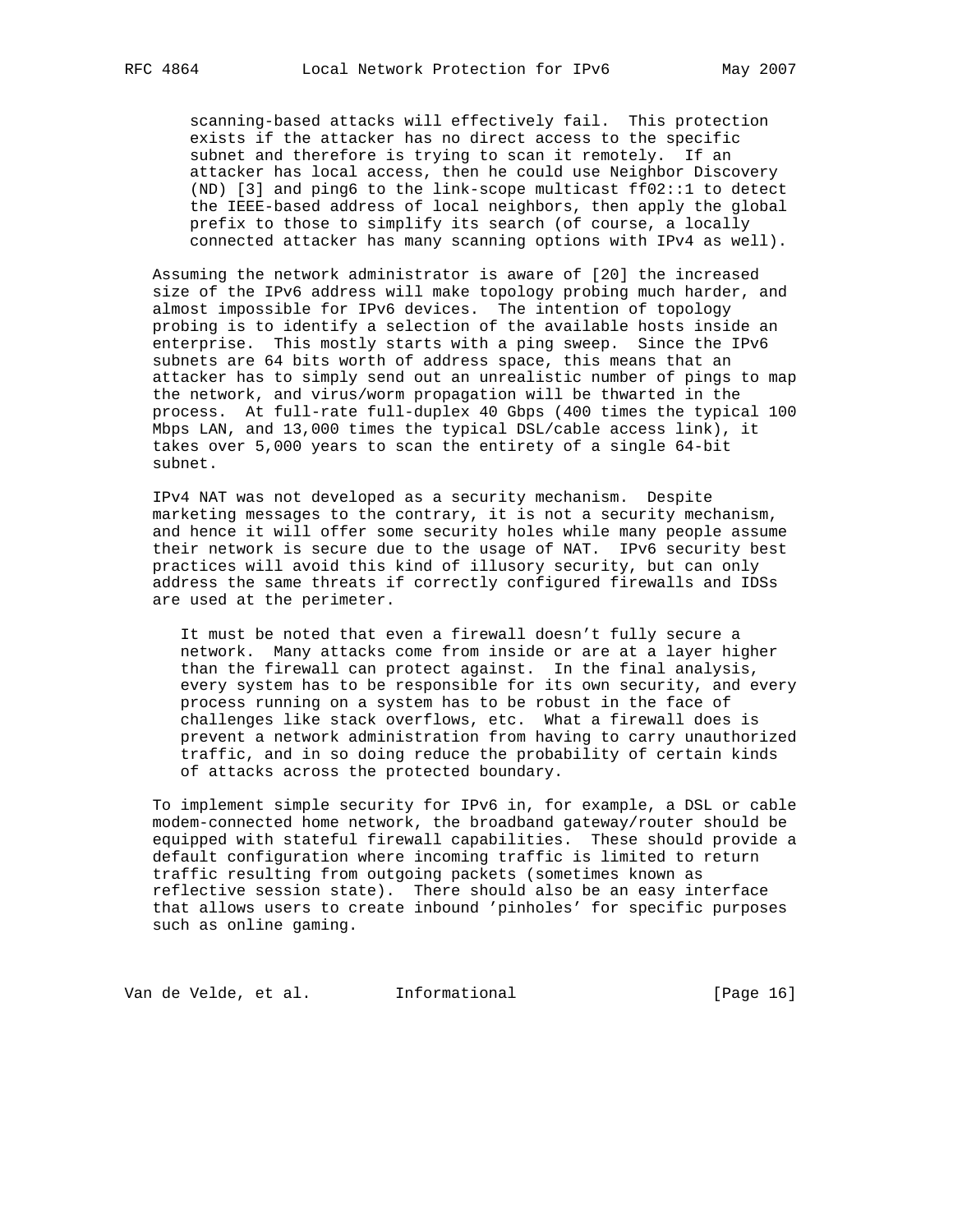Administrators and the designers of configuration interfaces for simple IPv6 firewalls need to provide a means of documenting the security caveats that arise from a given set of configuration rules so that users (who are normally oblivious to such things) can be made aware of the risks. As rules are improved iteratively, the goal will be to make use of the IPv6 Internet more secure without increasing the perceived complexity for users who just want to accomplish a task.

# 4.3. User/Application Tracking

 IPv6 enables the collection of information about data flows. Because all addresses used for Internet and intra-/inter-site communication are unique, it is possible for an enterprise or ISP to get very detailed information on any communication exchange between two or more devices. Unless privacy addresses [7] are in use, this enhances the capability of data-flow tracking for security audits compared with IPv4 NAT, because in IPv6 a flow between a sender and receiver will always be uniquely identified due to the unique IPv6 source and destination addresses.

 At the same time, this tracking is per address. In environments where the goal is tracking back to the user, additional external information will be necessary correlating a user with an address. In the case of short-lifetime privacy address usage, this external information will need to be based on more stable information such as the layer 2 media address.

# 4.4. Privacy and Topology Hiding Using IPv6

 Partial host privacy is achieved in IPv6 using RFC 3041 pseudo-random privacy addresses [7] which are generated as required, so that a session can use an address that is valid only for a limited time. This only allows such a session to be traced back to the subnet that originates it, but not immediately to the actual host, where IPv4 NAT is only traceable to the most public NAT interface.

 Due to the large IPv6 address space available, there is plenty of freedom to randomize subnet allocations. By doing this, it is possible to reduce the correlation between a subnet and its location. When doing both subnet and IID randomization, a casual snooper won't be able to deduce much about the network's topology. The obtaining of a single address will tell the snooper very little about other addresses. This is different from IPv4 where address space limitations cause this not to be true. In most usage cases, this concept should be sufficient for address privacy and topology hiding, with the cost being a more complex internal routing configuration.

Van de Velde, et al. 1nformational (Page 17)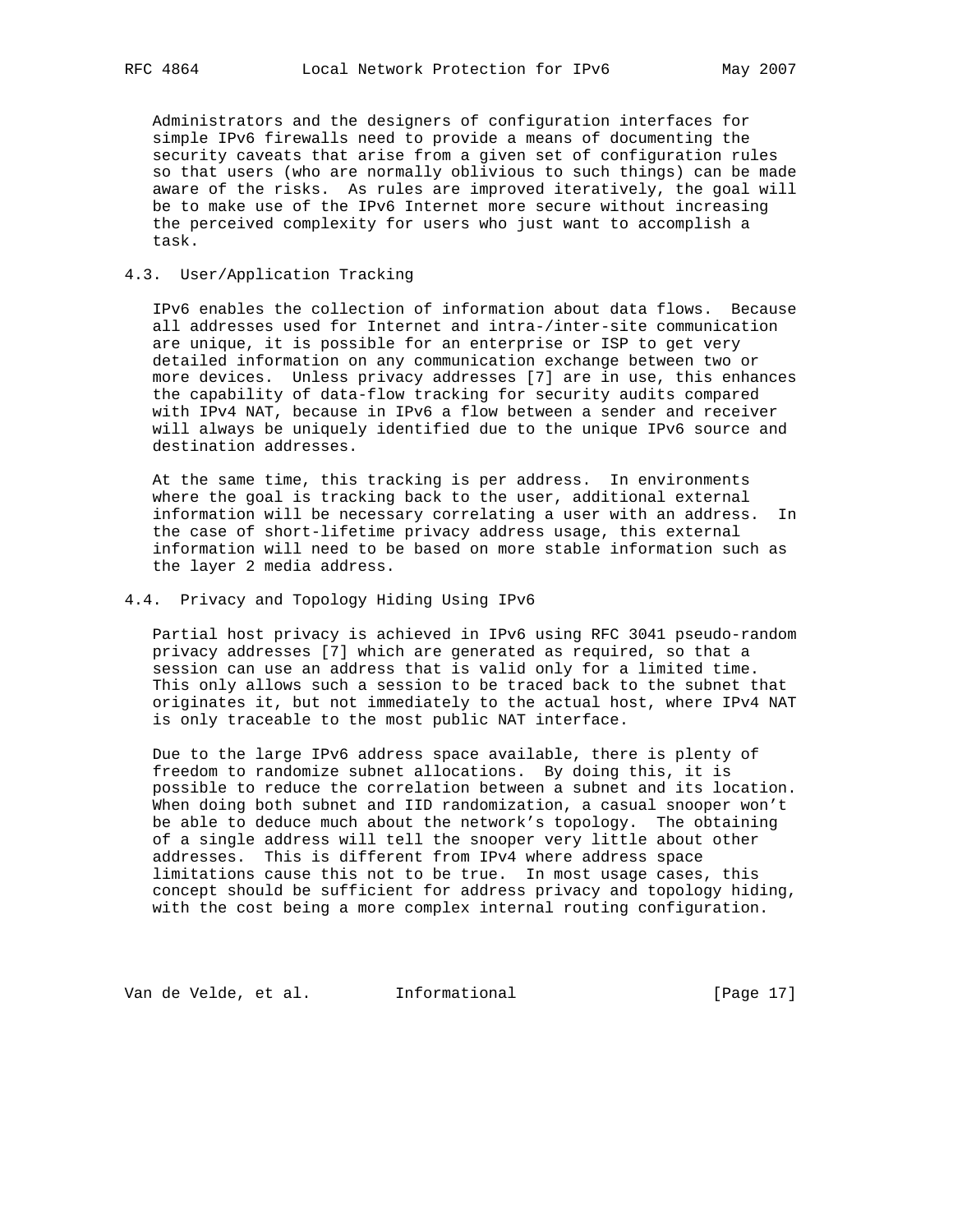As discussed in Section 3.1, there are multiple parts to the IPv6 address, and different techniques to manage privacy for each which may be combined to protect the entire address. In the case where a network administrator wishes to fully isolate the internal IPv6 topology, and the majority of its internal use addresses, one option is to run all internal traffic using Unique Local Addresses (ULAs). By definition, this prefix block is not to be advertised in the public routing system, so without a routing path external traffic will never reach the site. For the set of hosts that do in fact need to interact externally, by using multiple IPv6 prefixes (ULAs and one or more global addresses) all of the internal nodes that do not need external connectivity, and the internally used addresses of those that do, will be masked from the outside. The policy table defined in [11] provides a mechanism to bias the selection process when multiple prefixes are in use such that the ULA would be preferred when the correspondent is also local.

 There are other scenarios for the extreme situation when a network manager also wishes to fully conceal the internal IPv6 topology. In these cases, the goal in replacing the IPv4 NAT approach is to make all of the topology hidden nodes appear from the outside to logically exist at the edge of the network, just as they would when behind a NAT. This figure shows the relationship between the logical subnets and the topology masking router discussed in the bullet points that follow.

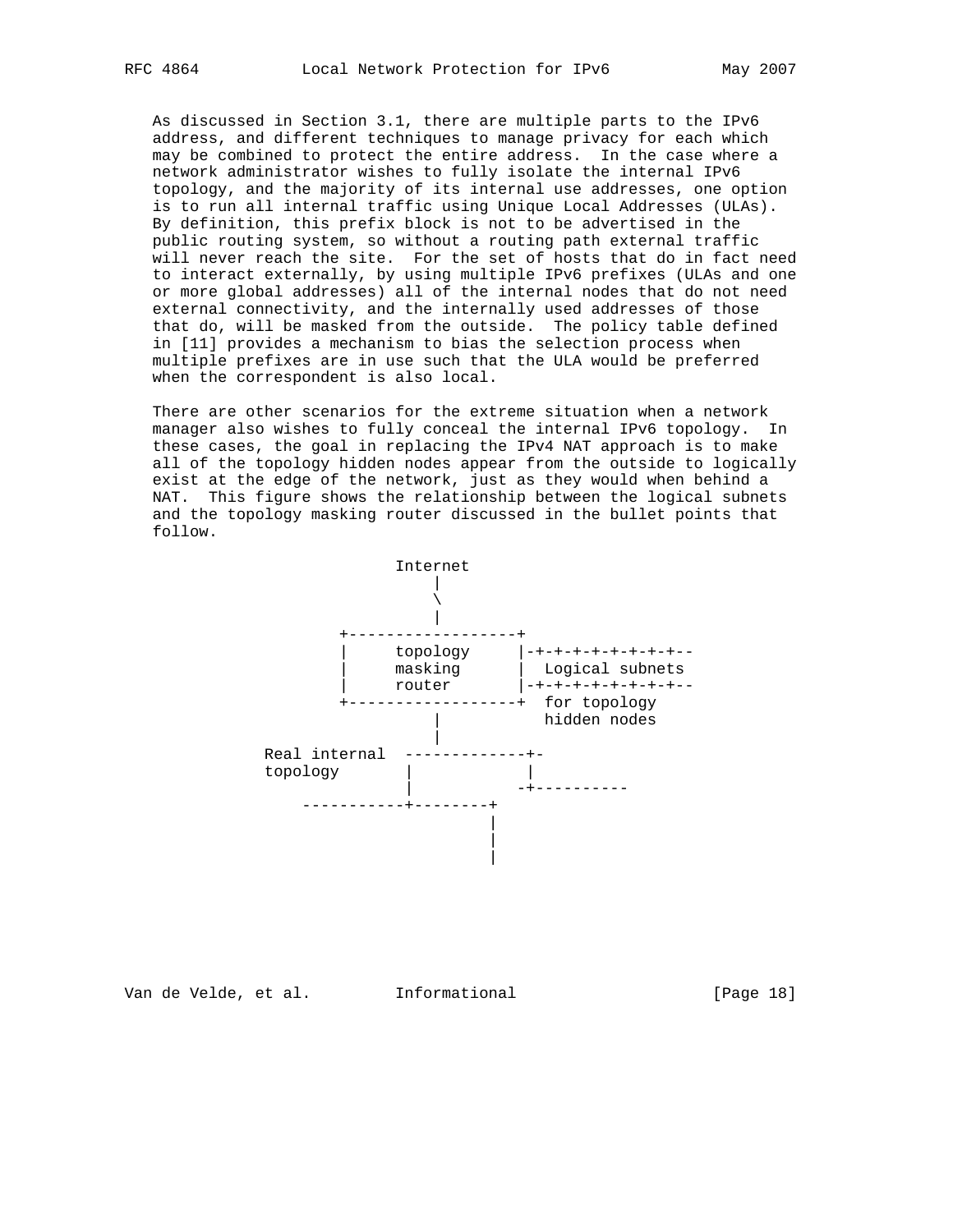- o One approach uses explicit host routes in the Interior Gateway Protocol (IGP) to remove the external correlation between physical topology attachment point and end-to-end IPv6 address. In the figure above the hosts would be allocated prefixes from one or more logical subnets, and would inject host routes into the IGP to internally identify their real attachment point. This solution does however show severe scalability issues and requires hosts to securely participate in the IGP, as well as have the firewall block all external to internal traceroutes for the logical subnet. The specific limitations are dependent on the IGP protocol, the physical topology, and the stability of the system. In any case, the approach should be limited to uses with substantially fewer than the maximum number of routes that the IGP can support (generally between 5,000 and 50,000 total entries including subnet routes). Hosts should also listen to the IGP for duplicate use before finalizing an interface address assignment as the duplicate address detection will only check for use on the attached segment, not the logical subnet.
- o Another technical approach to fully hide the internal topology is use of a tunneling mechanism. Mobile IPv6 without route optimization is one approach for using an automated tunnel, as it always starts in tunnel mode via the Home Agent (HA). In this deployment model, the application perceived addresses of the nodes are routed via the edge HA acting as the topology masking router (above). This indirection method truly masks the internal topology, as from outside the local network all nodes with global access appear to share the prefix of one or more logical subnets attached to the HA rather than their real attachment point. Note that in this usage context, the HA is replacing the NAT function at the edge of the network, so concerns about additional latency for routing through a tunnel to the HA do not apply because it is effectively on the same path that the NAT traffic would have taken. Duplicate address detection is handled as a normal process of the HA binding update. While turning off all binding updates with the correspondent node would appear to be necessary to prevent leakage of topology information, that approach would also force all internal traffic using the home address to route via the HA tunnel, which may be undesirable. A more efficient method would be to allow internal route optimizations while dropping outbound binding update messages at the firewall. Another approach for the internal traffic would be to use the policy table of RFC 3484 to bias a ULA prefix as preferred internally, leaving the logical subnet Home Address external for use. The downside to a Mobile IPv6-based solution is that it requires a Home Agent in the network and the configuration of a security association with the HA for each hidden node, and it consumes some amount of bandwidth for tunnel overhead.

Van de Velde, et al. 1nformational (Page 19)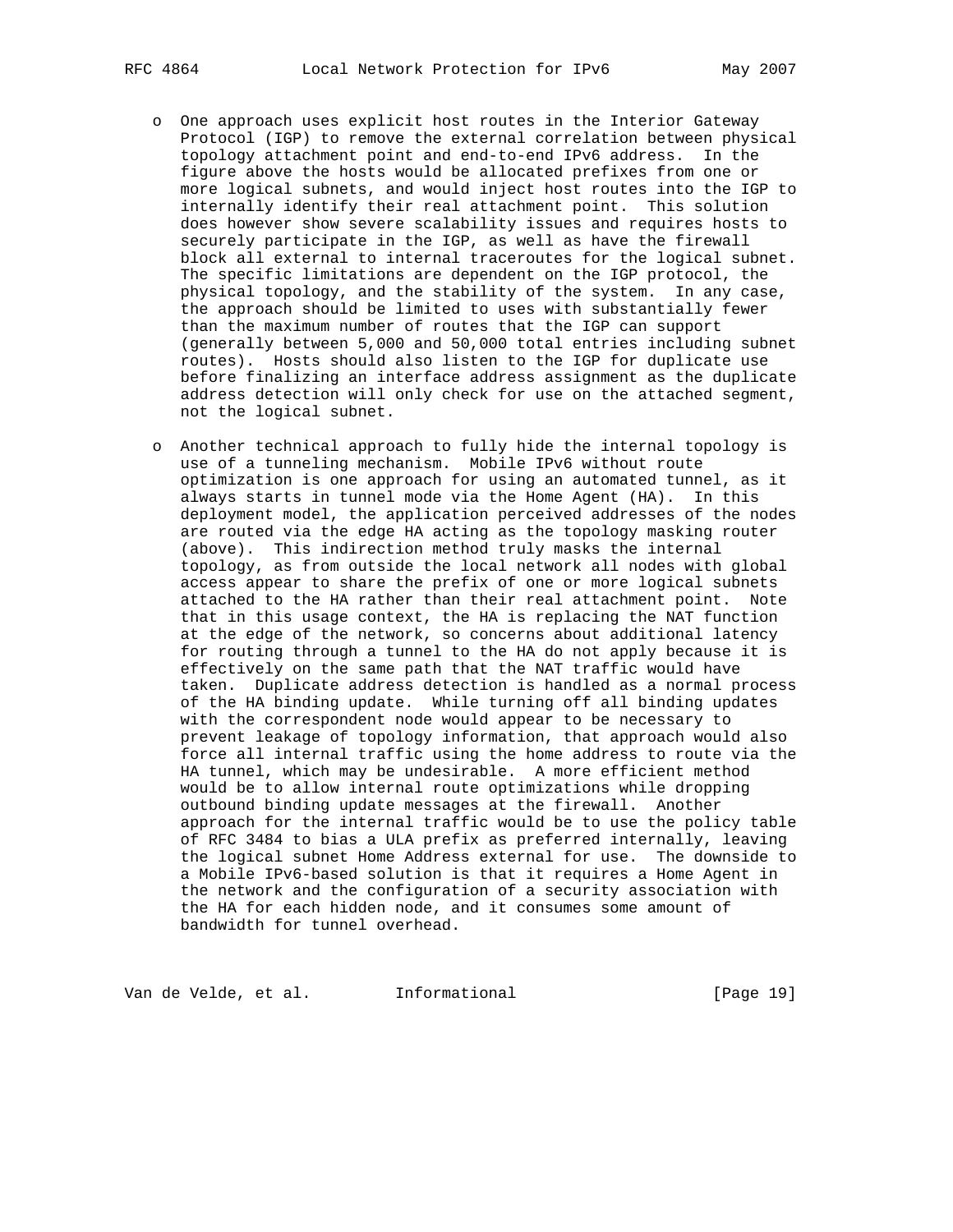o Another method (where the layer 2 topology allows) uses a virtual LAN approach to logically attach the devices to one or more subnets on the edge router. This approach leads the end nodes to believe they actually share a common segment. The downside of this approach is that all internal traffic would be directed over suboptimal paths via the edge router, as well as the complexity of managing a distributed logical LAN.

 One issue to be aware of is that subnet scope multicast will not work for the logical hidden subnets, except in the VLAN case. While a limited scope multicast to a collection of nodes that are arbitrarily scattered makes no technical sense, care should be exercised to avoid deploying applications that expect limited scope multicast in conjunction with topology hiding.

 Another issue that this document will not define is the mechanism for a topology hidden node to learn its logical subnet. While manual configuration would clearly be sufficient, DHCP could be used for address assignment, with the recipient node discovering it is in a hidden mode when the attached subnet prefix doesn't match the one assigned.

4.5. Independent Control of Addressing in a Private Network

 IPv6 provides for autonomy in local use addresses through ULAs. At the same time, IPv6 simplifies simultaneous use of multiple addresses per interface so that an IPv6 NAT is not required between the ULA and the public Internet because nodes that need access to the public Internet will have a global use address as well. When using IPv6, the need to ask for more address space will become far less likely due to the increased size of the subnets, along with an allocation policy that recognizes that table fragmentation is also an important consideration. While global IPv6 allocation policy is managed through the Regional Internet Registries (RIRs), it is expected that they will continue with derivatives of [8] for the foreseeable future so the number of subnet prefixes available to an organization should not be a limitation that would create an artificial demand for NAT.

 Ongoing subnet address maintenance may become simpler when IPv6 technology is utilized. Under IPv4 address space policy restrictions, each subnet must be optimized, so one has to look periodically into the number of hosts on a segment and the subnet size allocated to the segment and rebalance. For example, an enterprise today may have a mix of IPv4 /28 - /23 size subnets, and may shrink/grow these as its network user base changes. For IPv6, all subnets have /64 prefixes, which will reduce the operational and configuration overhead.

Van de Velde, et al. Informational [Page 20]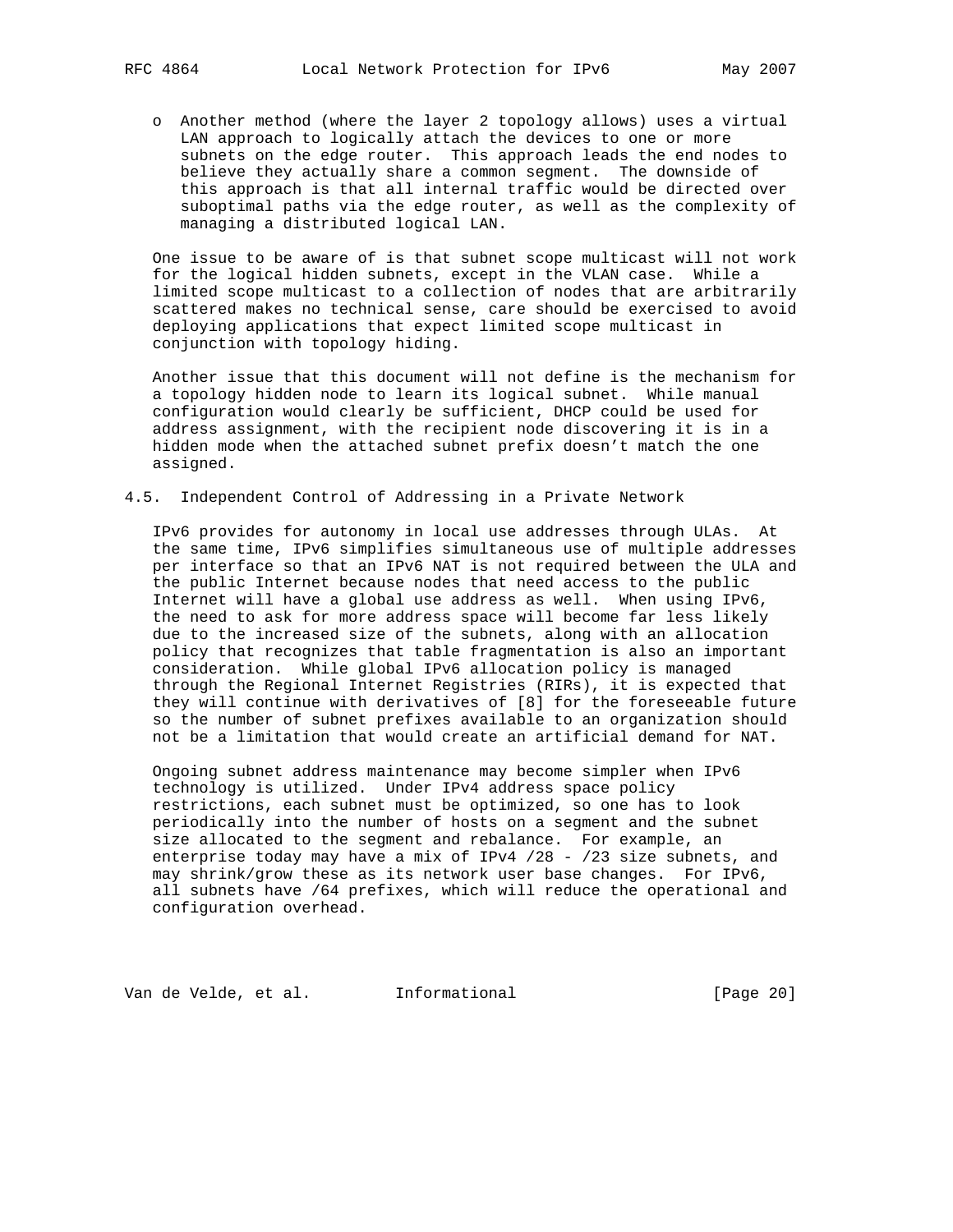# 4.6. Global Address Pool Conservation

 IPv6 provides sufficient space to completely avoid the need for overlapping address space. Since allocations in IPv6 are based on subnets rather than hosts, a reasonable way to look at the pool is that there are about 17\*10^18 unique subnet values where sparse allocation practice within those provides for new opportunities such as SEcure Neighbor Discovery (SEND) [15]. As previously discussed, the serious disadvantages of ambiguous address space have been well documented, and with sufficient space there is no need to continue the increasingly aggressive conservation practices that are necessary with IPv4. While IPv6 allocation policies and ISP business practice will continue to evolve, the recommendations in RFC 3177 are based on the technical potential of the vast IPv6 address space. That document demonstrates that there is no resource limitation that will require the adoption of the IPv4 workaround of ambiguous space behind a NAT. As an example of the direct contrast, many expansion-oriented IPv6 deployment scenarios result in multiple IPv6 addresses per device, as opposed to the constriction of IPv4 scenarios where multiple devices are forced to share a scarce global address through a NAT.

## 4.7. Multihoming and Renumbering

 IPv6 was designed to allow sites and hosts to run with several simultaneous CIDR-allocated prefixes, and thus with several simultaneous ISPs. An address selection mechanism [11] is specified so that hosts will behave consistently when several addresses are simultaneously valid. The fundamental difficulty that IPv4 has in regard to multiple addresses therefore does not apply to IPv6. IPv6 sites can and do run today with multiple ISPs active, and the processes for adding, removing, and renumbering active prefixes at a site have been documented in [16] and [21]. However, multihoming and renumbering remain technically challenging even with IPv6 with regards to session continuity across multihoming events or interactions with ingress filtering (see the Gap Analysis below).

 The IPv6 address space allocated by the ISP will be dependent upon the connecting service provider. This will likely result in a renumbering effort when the network changes between service providers. When changing ISPs or ISPs readjust their addressing pool, DHCP-PD [12] can be used as an almost zero-touch external mechanism for prefix change in conjunction with a ULA prefix for internal connection stability. With appropriate management of the lifetime values and overlap of the external prefixes, a smooth make before-break transition is possible as existing communications will continue on the old prefix as long as it remains valid, while any new communications will use the new prefix.

Van de Velde, et al. 1nformational (Page 21)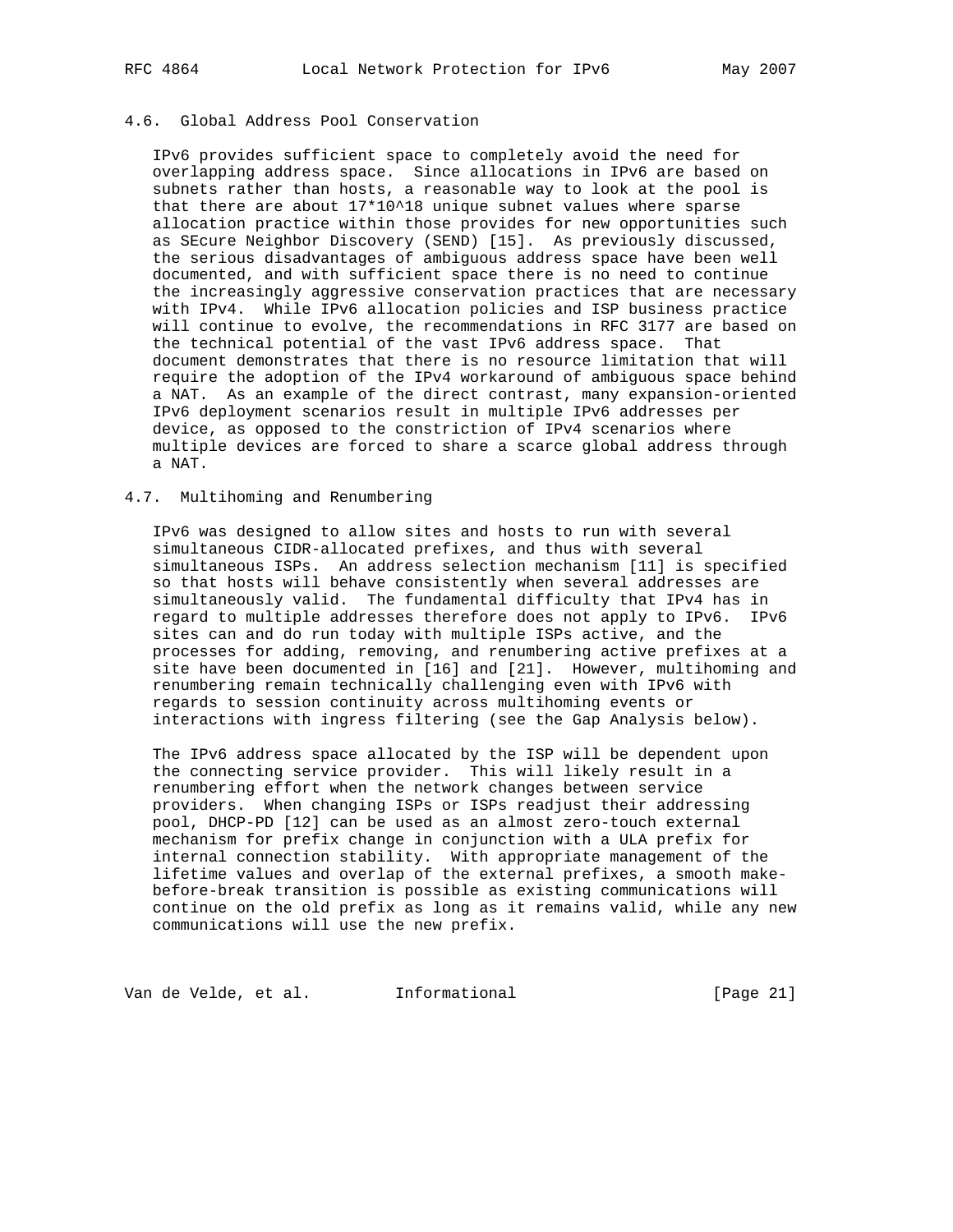# 5. Case Studies

 In presenting these case studies, we have chosen to consider categories of networks divided first according to their function either as carrier/ISP networks or end user (such as enterprise) networks with the latter category broken down according to the number of connected end hosts. For each category of networks, we can use IPv6 Local Network Protection to achieve a secure and flexible infrastructure, which provides an enhanced network functionality in comparison with the usage of address translation.

- o Medium/Large Private Networks (typically >10 connections)
- o Small Private Networks (typically 1 to 10 connections)
- o Single User Connection (typically 1 connection)
- o ISP/Carrier Customer Networks

#### 5.1. Medium/Large Private Networks

 The majority of private enterprise, academic, research, or government networks fall into this category. Many of these networks have one or more exit points to the Internet. Though these organizations have sufficient resources to acquire addressing independence when using IPv4, there are several reasons why they might choose to use NAT in such a network. For the ISP, there is no need to import the IPv4 address range from the remote end-customer, which facilitates IPv4 route summarization. The customer can use a larger IPv4 address range (probably with less administrative overhead) by the use of RFC 1918 and NAT. The customer also reduces the overhead in changing to a new ISP, because the addresses assigned to devices behind the NAT do not need to be changed when the customer is assigned a different address by a new ISP. By using address translation in IPv4, one avoids the expensive process of network renumbering. Finally, the customer can provide privacy for its hosts and the topology of its internal network if the internal addresses are mapped through NAT.

 It is expected that there will be enough IPv6 addresses available for all networks and appliances for the foreseeable future. The basic IPv6 address range an ISP allocates for a private network is large enough (currently /48) for most of the medium and large enterprises, while for the very large private enterprise networks address ranges can be concatenated. The goal of this assignment mechanism is to decrease the total amount of entries in the public Internet routing table. A single /48 allocation provides an enterprise network with 65,536 different /64 subnet prefixes.

Van de Velde, et al. Informational [Page 22]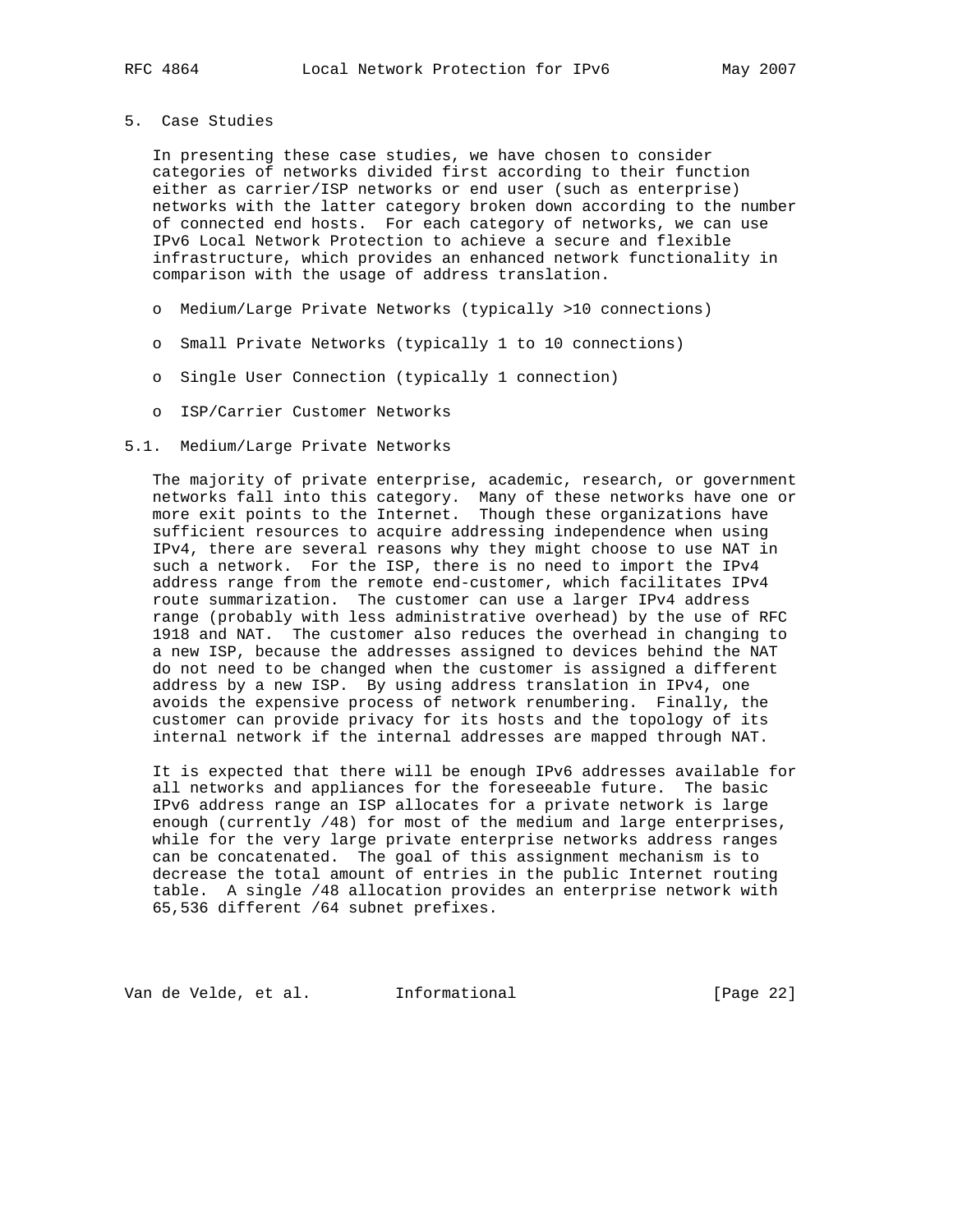To mask the identity of a user on a network of this type, the usage of IPv6 privacy extensions may be advised. This technique is useful when an external element wants to track and collect all information sent and received by a certain host with a known IPv6 address. Privacy extensions add a random time-limited factor to the host part of an IPv6 address and will make it very hard for an external element to keep correlating the IPv6 address to a specific host on the inside network. The usage of IPv6 privacy extensions does not mask the internal network structure of an enterprise network.

 When there is a need to mask the internal structure towards the external IPv6 Internet, then some form of 'untraceable' addresses may be used. These addresses will appear to exist at the external edge of the network, and may be assigned to those hosts for which topology masking is required or that want to reach the IPv6 Internet or other external networks. The technology to assign these addresses to the hosts could be based on DHCPv6 or static configuration. To complement the 'Untraceable' addresses, it is necessary to have at least awareness of the IPv6 address location when routing an IPv6 packet through the internal network. This could be achieved by 'host based route-injection' in the local network infrastructure. This route-injection could be done based on /128 host-routes to each device that wants to connect to the Internet using an untraceable address. This will provide the most dynamic masking, but will have a scalability limitation, as an IGP is typically not designed to carry many thousands of IPv6 prefixes. A large enterprise may have thousands of hosts willing to connect to the Internet.

 An alternative for larger deployments is to leverage the tunneling aspect of MIPv6 even for non-mobile devices. With the logical subnet being allocated as attached to the edge Home Agent, the real attachment and internal topology are masked from the outside. Dropping outbound binding updates at the firewall is also necessary to avoid leaking the attachment information.

 Less flexible masking could be to have time-based IPv6 prefixes per link or subnet. This may reduce the amount of route entries in the IGP by a significant factor, but has as a trade-off that masking is time and subnet based, which will complicate auditing systems. The dynamic allocation of 'Untraceable' addresses can also limit the IPv6 access between local and external hosts to those local hosts being authorized for this capability.

Van de Velde, et al. Informational [Page 23]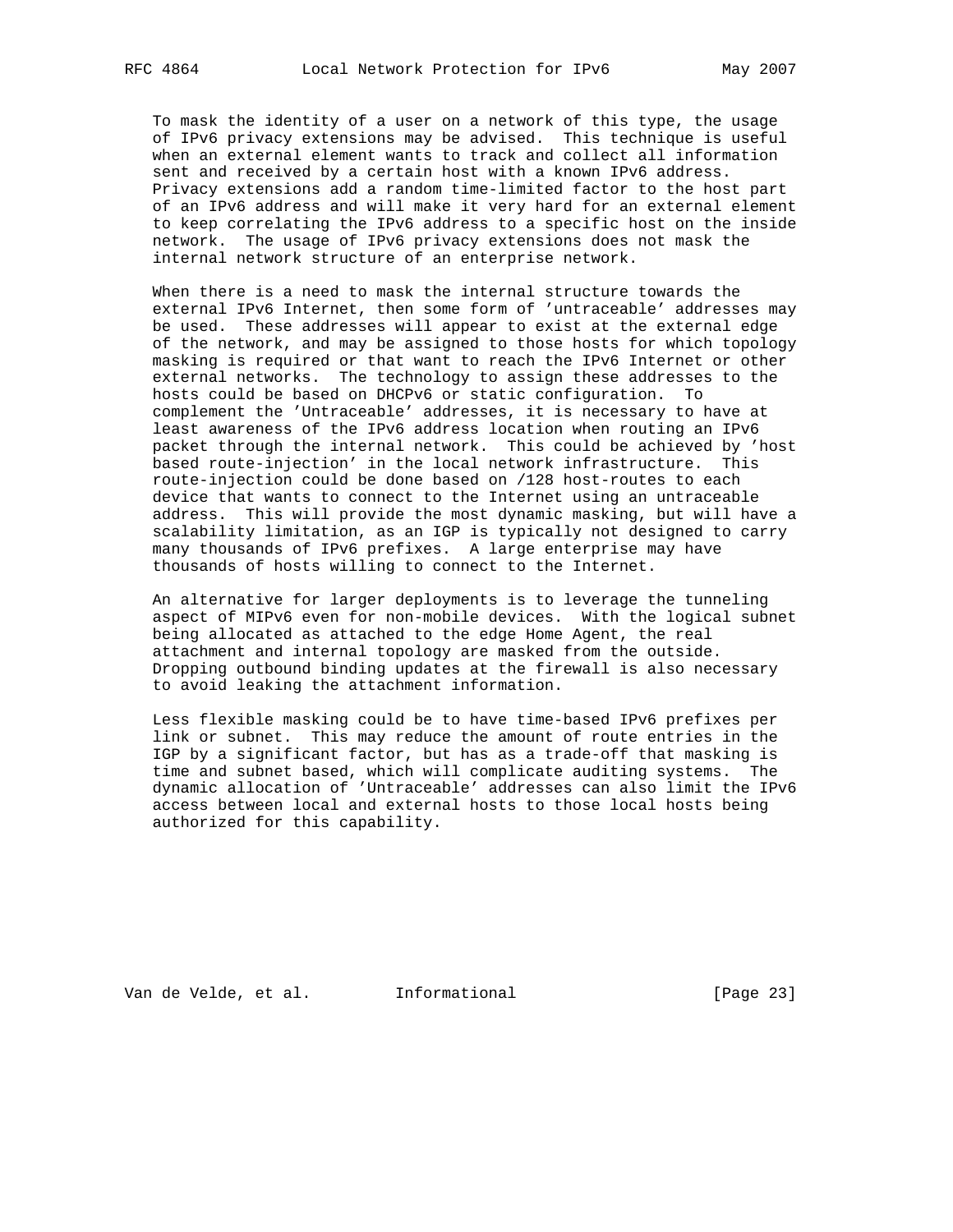The use of permanent ULA addresses on a site provides the benefit that even if an enterprise changes its ISP, the renumbering will only affect those devices that have a wish to connect beyond the site. Internal servers and services would not change their allocated IPv6 ULA address, and the service would remain available even during global address renumbering.

5.2. Small Private Networks

 Also known as SOHO (Small Office/Home Office) networks, this category describes those networks that have few routers in the topology and usually have a single network egress point. Typically, these networks:

- o are connected via either a dial-up connection or broadband access,
- o don't have dedicated Network Operation Center (NOC), and
- o today, typically use NAT as the cheapest available solution for connectivity and address management

 In most cases, the received global IPv4 prefix is not fixed over time and is too long (very often a /32 giving just a single address) to provide every node in the private network with a unique, globally usable address. Fixing either of those issues typically adds an administrative overhead for address management to the user. This category may even be limited to receiving ambiguous IPv4 addresses from the service provider based on RFC 1918. An ISP will typically pass along the higher administration cost attached to larger address blocks, or IPv4 prefixes that are static over time, due to the larger public address pool each of those requires.

 As a direct response to explicit charges per public address, most of this category has deployed NAPT (port demultiplexing NAT) to minimize the number of addresses in use. Unfortunately, this also limits the Internet capability of the equipment to being mainly a receiver of Internet data (client), and it makes it quite hard for the equipment to become a worldwide Internet server (HTTP, FTP, etc.) due to the stateful operation of the NAT equipment. Even when there is sufficient technical knowledge to manage the NAT to enable external access to a server, only one server can be mapped per protocol/port number per address, and then only when the address from the ISP is publicly routed. When there is an upstream NAT providing private address space to the ISP side of the private NAT, additional negotiation with the ISP will be necessary to provide an inbound mapping, if that is even possible.

Van de Velde, et al. Informational [Page 24]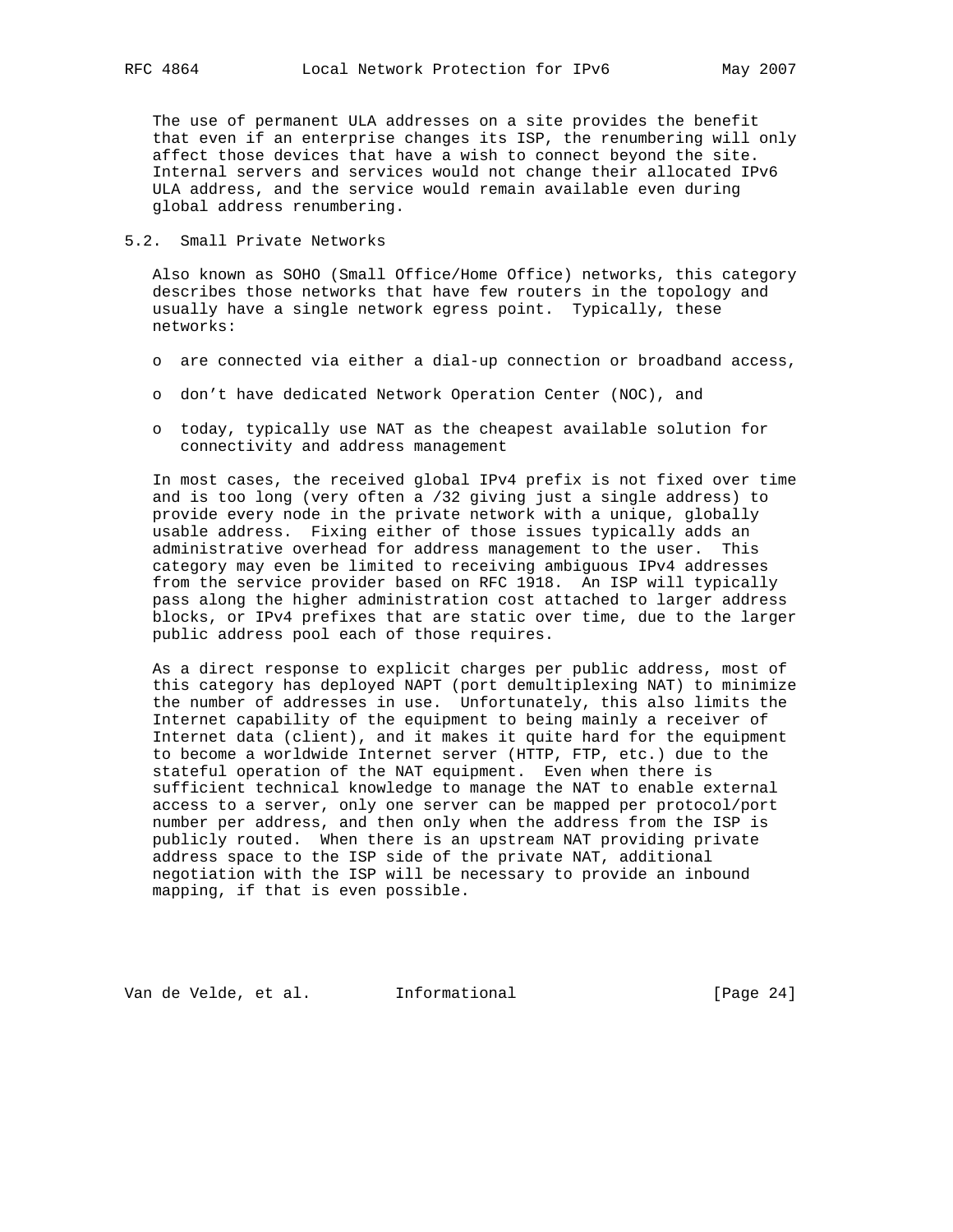When deploying IPv6 LNP in this environment, there are two approaches possible with respect to IPv6 addressing.

o DHCPv6 Prefix-Delegation (PD)

o ISP provides a static IPv6 address range

 For the DHCPv6-PD solution, a dynamic address allocation approach is chosen. By means of the enhanced DHCPv6 protocol, it is possible to have the ISP push down an IPv6 prefix range automatically towards the small private network and populate all interfaces in that small private network dynamically. This reduces the burden for administrative overhead because everything happens automatically.

 For the static configuration, the mechanisms used could be the same as for the medium/large enterprises. Typically, the need for masking the topology will not be of high priority for these users, and the usage of IPv6 privacy extensions could be sufficient.

 For both alternatives, the ISP has the unrestricted capability for summarization of its RIR-allocated IPv6 prefix, while the small private network administrator has all flexibility in using the received IPv6 prefix to its advantage because it will be of sufficient size to allow all the local nodes to have a public address and full range of ports available whenever necessary.

 While a full prefix is expected to be the primary deployment model, there may be cases where the ISP provides a single IPv6 address for use on a single piece of equipment (PC, PDA, etc.). This is expected to be rare, though, because in the IPv6 world the assumption is that there is an unrestricted availability of a large amount of globally routable and unique address space. If scarcity was the motivation with IPv4 to provide RFC 1918 addresses, in this environment the ISP will not be motivated to allocate private addresses to the single user connection because there are enough global addresses available at essentially the same cost. Also, it will be likely that the single device wants to mask its identity to the called party or its attack profile over a shorter time than the life of the ISP attachment, so it will need to enable IPv6 privacy extensions. In turn, this leads to the need for a minimum allocation of a /64 prefix rather than a single address.

5.3. Single User Connection

 This group identifies the users that are connected via a single IPv4 address and use a single piece of equipment (PC, PDA, etc.). This user may get an ambiguous IPv4 address (frequently imposed by the ISP) from the service provider that is based on RFC 1918. If

Van de Velde, et al. 1nformational (Page 25)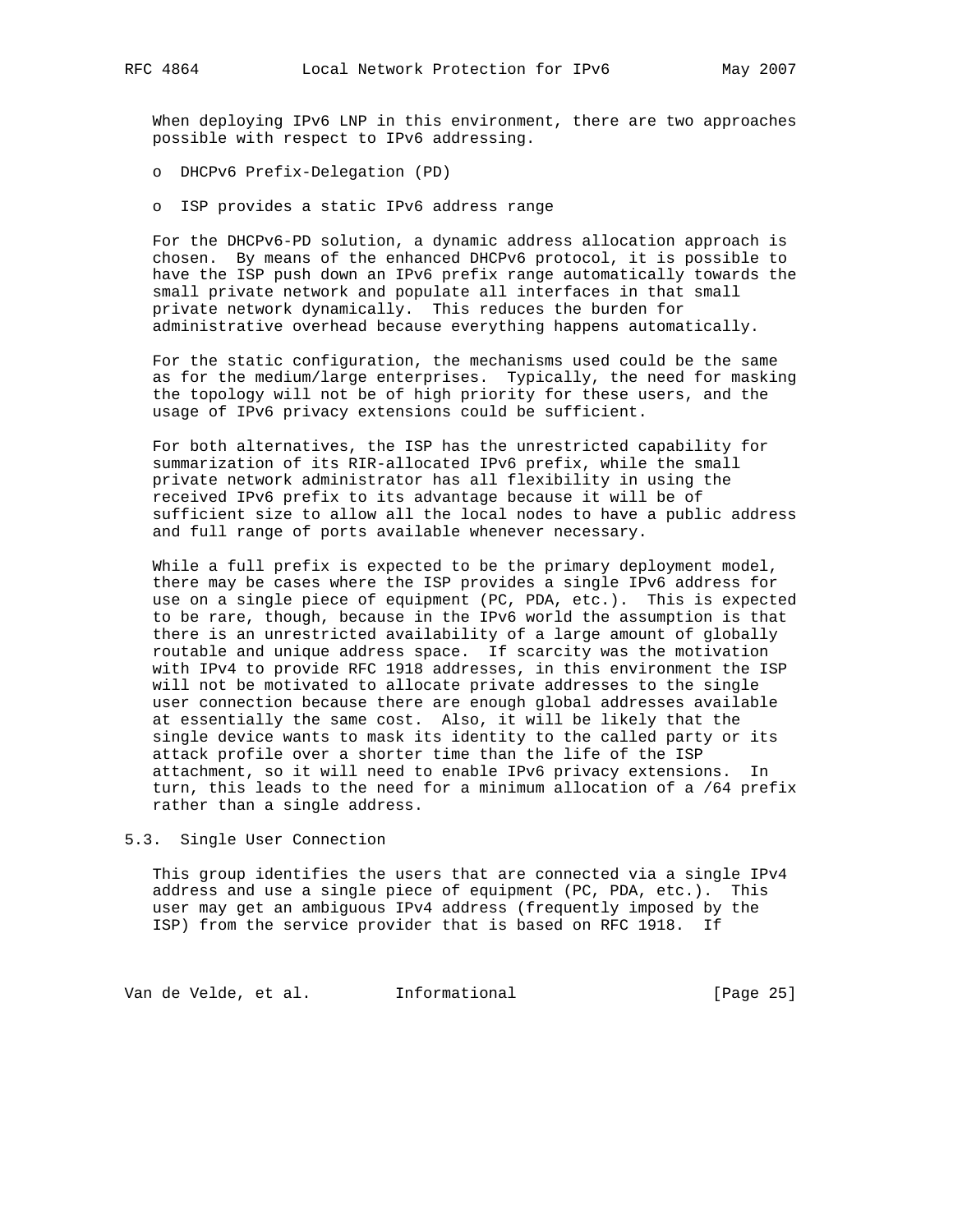ambiguous addressing is utilized, the service provider will execute NAT on the allocated IPv4 address for global Internet connectivity. This also limits the Internet capability of the equipment to being mainly a receiver of Internet data, and it makes it quite hard for the equipment to become a worldwide Internet server (HTTP, FTP, etc.) due to the stateful operation of the NAT equipment.

 When using IPv6 LNP, this group will identify the users that are connected via a single IPv6 address and use a single piece of equipment (PC, PDA, etc.).

 In the IPv6 world, the assumption is that there is unrestricted availability of a large amount of globally routable and unique IPv6 addresses. The ISP will not be motivated to allocate private addresses to the single user connection because he has enough global addresses available, if scarcity was the motivation with IPv4 to provide RFC 1918 addresses. If the single user wants to mask his identity, he may choose to enable IPv6 privacy extensions.

5.4. ISP/Carrier Customer Networks

 This group refers to the actual service providers that are providing the IP access and transport services. They tend to have three separate IP domains that they support:

- o For the first, they fall into the medium/large private networks category (above) for their own internal networks, LANs, etc.
- o The second is the Operations address domain, which addresses their backbone and access switches, and other hardware. This address domain is separate from the other address domains for engineering reasons as well as simplicity in managing the security of the backbone.
- o The third is the IP addresses (single or blocks) that they assign to customers. These can be registered addresses (usually given to category 5.1 and 5.2 and sometimes 5.3) or can be from a pool of RFC 1918 addresses used with IPv4 NAT for single user connections. Therefore they can actually have two different NAT domains that are not connected (internal LAN and single user customers).

 When IPv6 LNP is utilized in these three domains, then for the first category it will be possible to use the same solutions as described in Section 5.1. The second domain of the ISP/carrier is the Operations network. This environment tends to be a closed environment, and consequently communication can be done based on ULAs. However, in this environment, stable IPv6 Provider Independent addresses can be used. This would give a solid and scalable

Van de Velde, et al. 1nformational (Page 26)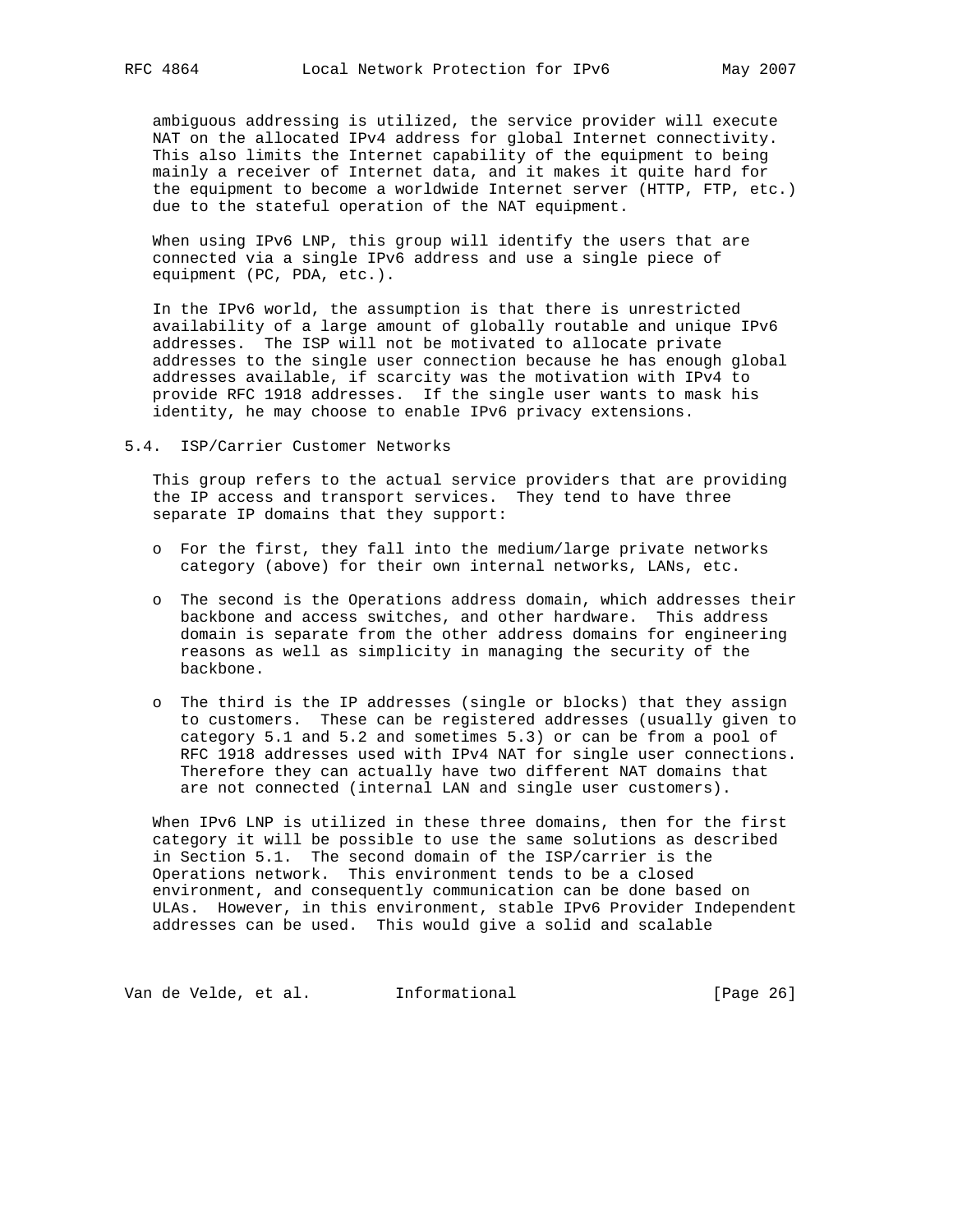configuration with respect to a local IPv6 address plan. By the usage of proper network edge filters, outside access to the closed environment can be avoided. The third is the IPv6 addresses that ISP/carrier network assign to customers. These will typically be assigned with prefix lengths terminating on nibble boundaries to be consistent with the DNS PTR records. As scarcity of IPv6 addresses is not a concern, it will be possible for the ISP to provide globally routable IPv6 prefixes without a requirement for address translation. An ISP may for commercial reasons still decide to restrict the capabilities of the end users by other means like traffic and/or route filtering, etc.

 If the carrier network is a mobile provider, then IPv6 is encouraged in comparison with the combination of IPv4+NAT for Third Generation Partnership Project (3GPP)-attached devices. In Section 2.3 of RFC 3314, 'Recommendations for IPv6 in 3GPP Standards' [9], it is found that the IPv6 WG recommends that one or more /64 prefixes should be assigned to each primary Protocol Data Packet (PDP) context. This will allow sufficient address space for a 3GPP-attached node to allocate privacy addresses and/or route to a multi-link subnet, and it will discourage the use of NAT within 3GPP-attached devices.

6. IPv6 Gap Analysis

 Like IPv4 and any major standards effort, IPv6 standardization work continues as deployments are ongoing. This section discusses several topics for which additional standardization, or documentation of best practice, is required to fully realize the benefits or provide optimizations when deploying LNP. From a standardization perspective, there is no obstacle to immediate deployment of the LNP approach in many scenarios, though product implementations may lag behind the standardization efforts. That said, the list below identifies additional work that should be undertaken to cover the missing scenarios.

# 6.1. Simple Security

 Firewall traversal by dynamic pinhole management requires further study. Several partial solutions exist including Interactive Connectivity Establishment (ICE) [23], and Universal Plug and Play (UPNP) [24]. Alternative approaches are looking to define service provider mediated pinhole management, where things like voice call signaling could dynamically establish pinholes based on predefined authentication rules. The basic security provided by a stateful firewall will require some degree of default configuration and automation to mask the technical complexity from a consumer who merely wants a secure environment with working applications. There is no reason a stateful IPv6 firewall product cannot be shipped with

Van de Velde, et al. 1nformational (Page 27)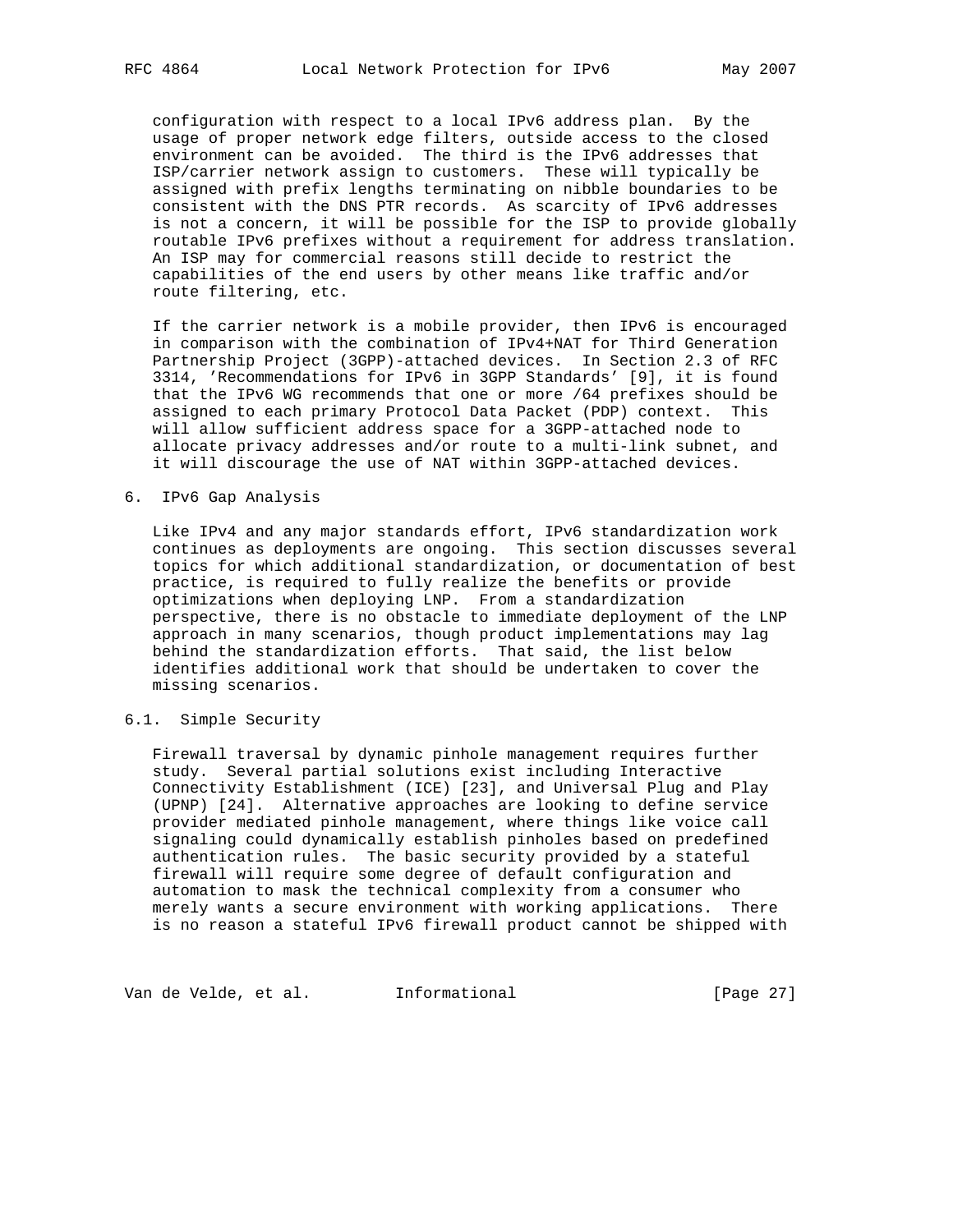default protection that is equal to or better than that offered by today's IPv4/NAT products.

6.2. Subnet Topology Masking

 There really is no functional standards gap here as a centrally assigned pool of addresses in combination with host routes in the IGP is an effective way to mask topology for smaller deployments. If necessary, a best practice document could be developed describing the interaction between DHCP and various IGPs that would in effect define Untraceable Addresses.

 As an alternative for larger deployments, there is no gap in the HA tunneling approach when firewalls are configured to block outbound binding update messages. A border Home Agent using internal tunneling to the logical mobile (potentially rack mounted) node can completely mask all internal topology, while avoiding the strain from a large number of host routes in the IGP. Some optimization work could be done in Mobile IP to define a policy message where a mobile node would learn from the Home Agent that it should not try to inform its correspondent about route optimization and thereby expose its real location. This optimization, which reduces the load on the firewall, would result in less optimal internal traffic routing as that would also transit the HA unless ULAs were used internally. Trade-offs for this optimization work should be investigated in the IETF.

## 6.3. Minimal Traceability of Privacy Addresses

 Privacy addresses [7] may certainly be used to limit the traceability of external traffic flows back to specific hosts, but lacking a topology masking component above they would still reveal the subnet address bits. For complete privacy, a best practice document describing the combination of privacy addresses and topology masking may be required. This work remains to be done and should be pursued by the IETF.

## 6.4. Site Multihoming

 This complex problem has never been completely solved for IPv4, which is exactly why NAT has been used as a partial solution. For IPv6, after several years of work, the IETF has converged on an architectural approach intended with service restoration as initial aim [22]. When this document was drafted, the IETF was actively defining the details of this approach to the multihoming problem. The approach appears to be most suitable for small and medium sites, though it will conflict with existing firewall state procedures. At this time, there are also active discussions in the address

Van de Velde, et al. 1nformational (Page 28)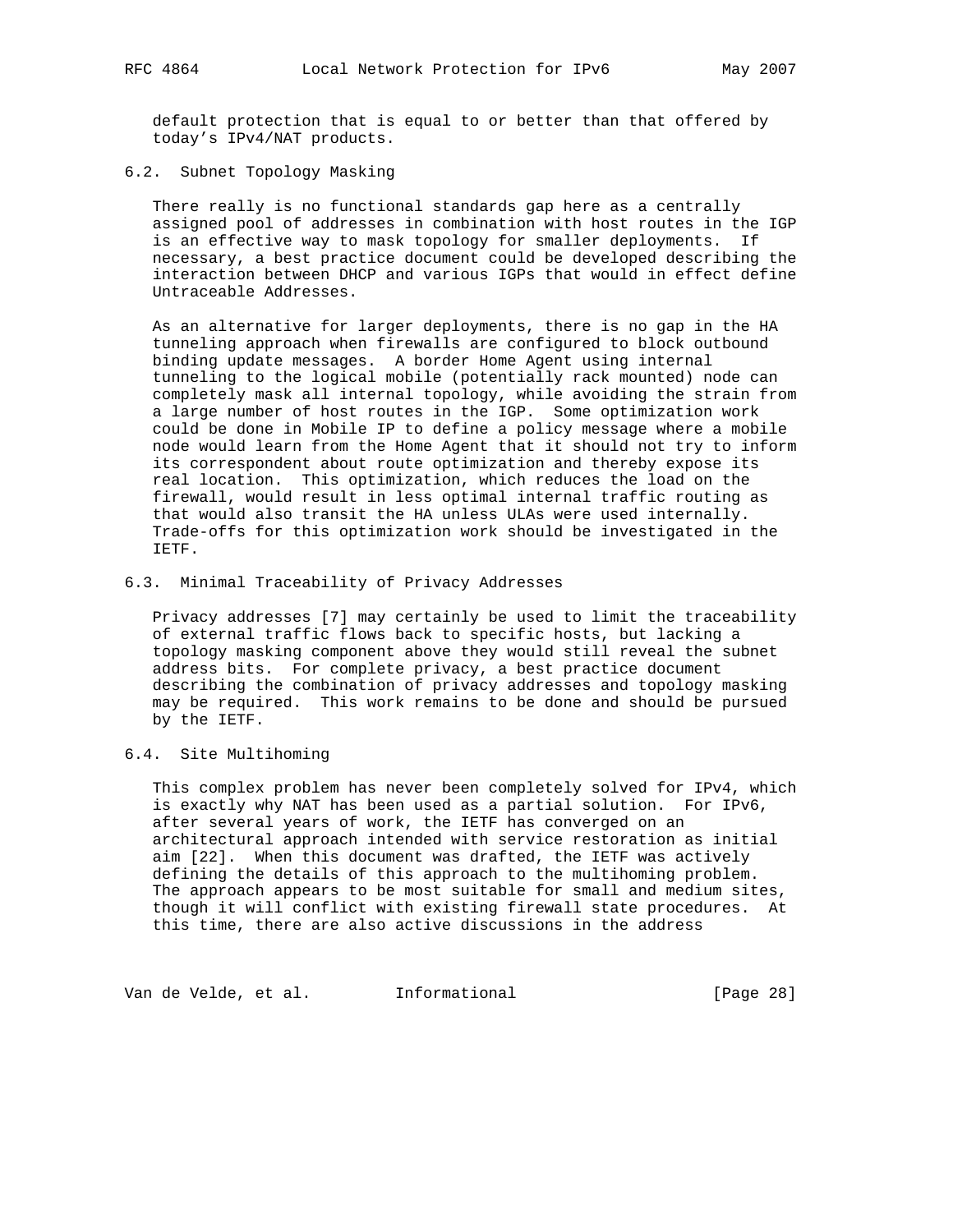registries investigating the possibility of assigning provider independent address space. Their challenge is finding a reasonable metric for limiting the number of organizations that would qualify for a global routing entry. Additional work appears to be necessary to satisfy the entire range of requirements.

# 7. Security Considerations

 While issues that are potentially security related are discussed throughout the document, the approaches herein do not introduce any new security concerns. IPv4 NAT has been widely sold as a security tool, and suppliers have been implementing address translation functionality in their firewalls, though the true impact of NATs on security has been previously documented in [2] and [4].

 This document defines IPv6 approaches that collectively achieve the goals of the network manager without the negative impact on applications or security that are inherent in a NAT approach. While Section 6 identifies additional optimization work, to the degree that these techniques improve a network manager's ability to explicitly audit or control access, and thereby manage the overall attack exposure of local resources, they act to improve local network security.

8. Conclusion

 This document has described a number of techniques that may be combined on an IPv6 site to protect the integrity of its network architecture. These techniques, known collectively as Local Network Protection, retain the concept of a well-defined boundary between "inside" and "outside" the private network and allow firewalling, topology hiding, and privacy. However, because they preserve address transparency where it is needed, they achieve these goals without the disadvantage of address translation. Thus, Local Network Protection in IPv6 can provide the benefits of IPv4 Network Address Translation without the corresponding disadvantages.

 The document has also identified a few ongoing IETF work items that are needed to realize 100% of the benefits of LNP.

9. Acknowledgements

 Christian Huitema has contributed during the initial round table to discuss the scope and goal of the document, while the European Union IST 6NET project acted as a catalyst for the work documented in this note. Editorial comments and contributions have been received from: Fred Templin, Chao Luo, Pekka Savola, Tim Chown, Jeroen Massar, Salman Asadullah, Patrick Grossetete, Fred Baker, Jim Bound, Mark

Van de Velde, et al. 1nformational (Page 29)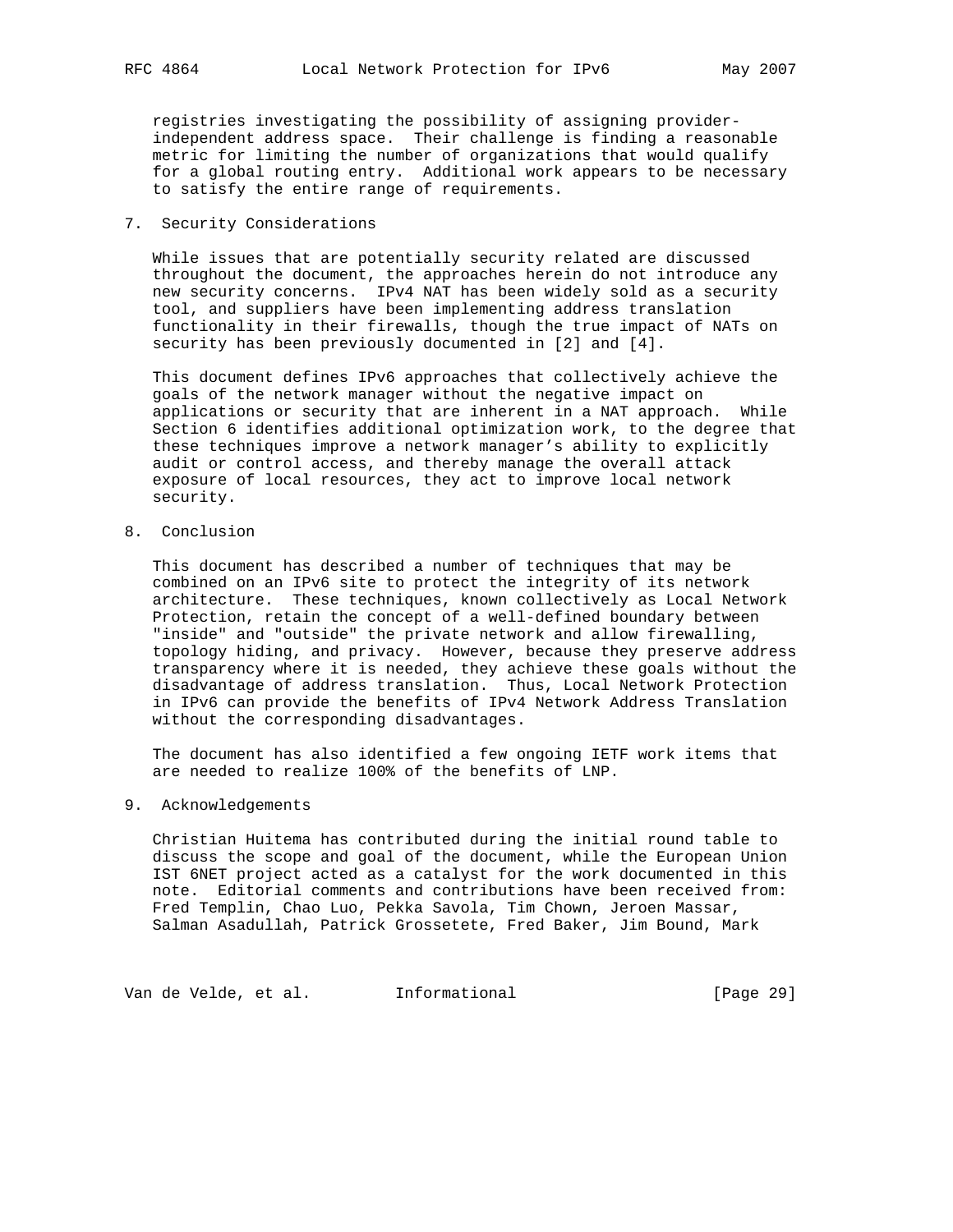Smith, Alain Durand, John Spence, Christian Huitema, Mark Smith, Elwyn Davies, Daniel Senie, Soininen Jonne, Kurt Erik Lindqvist, Cullen Jennings, and other members of the v6ops WG and IESG.

- 10. Informative References
	- [1] Rekhter, Y., Moskowitz, R., Karrenberg, D., Groot, G., and E. Lear, "Address Allocation for Private Internets", BCP 5, RFC 1918, February 1996.
	- [2] Srisuresh, P. and M. Holdrege, "IP Network Address Translator (NAT) Terminology and Considerations", RFC 2663, August 1999.
	- [3] Narten, T., Nordmark, E., and W. Simpson, "Neighbor Discovery for IP Version 6 (IPv6)", RFC 2461, December 1998.
	- [4] Hain, T., "Architectural Implications of NAT", RFC 2993, November 2000.
	- [5] Srisuresh, P. and K. Egevang, "Traditional IP Network Address Translator (Traditional NAT)", RFC 3022, January 2001.
- [6] Holdrege, M. and P. Srisuresh, "Protocol Complications with the IP Network Address Translator", RFC 3027, January 2001.
	- [7] Narten, T. and R. Draves, "Privacy Extensions for Stateless Address Autoconfiguration in IPv6", RFC 3041, January 2001.
	- [8] IAB and IESG, "IAB/IESG Recommendations on IPv6 Address Allocations to Sites", RFC 3177, September 2001.
	- [9] Wasserman, M., "Recommendations for IPv6 in Third Generation Partnership Project (3GPP) Standards", RFC 3314, September 2002.
	- [10] Droms, R., Bound, J., Volz, B., Lemon, T., Perkins, C., and M. Carney, "Dynamic Host Configuration Protocol for IPv6 (DHCPv6)", RFC 3315, July 2003.
	- [11] Draves, R., "Default Address Selection for Internet Protocol version 6 (IPv6)", RFC 3484, February 2003.
	- [12] Troan, O. and R. Droms, "IPv6 Prefix Options for Dynamic Host Configuration Protocol (DHCP) version 6", RFC 3633, December 2003.

Van de Velde, et al. Informational [Page 30]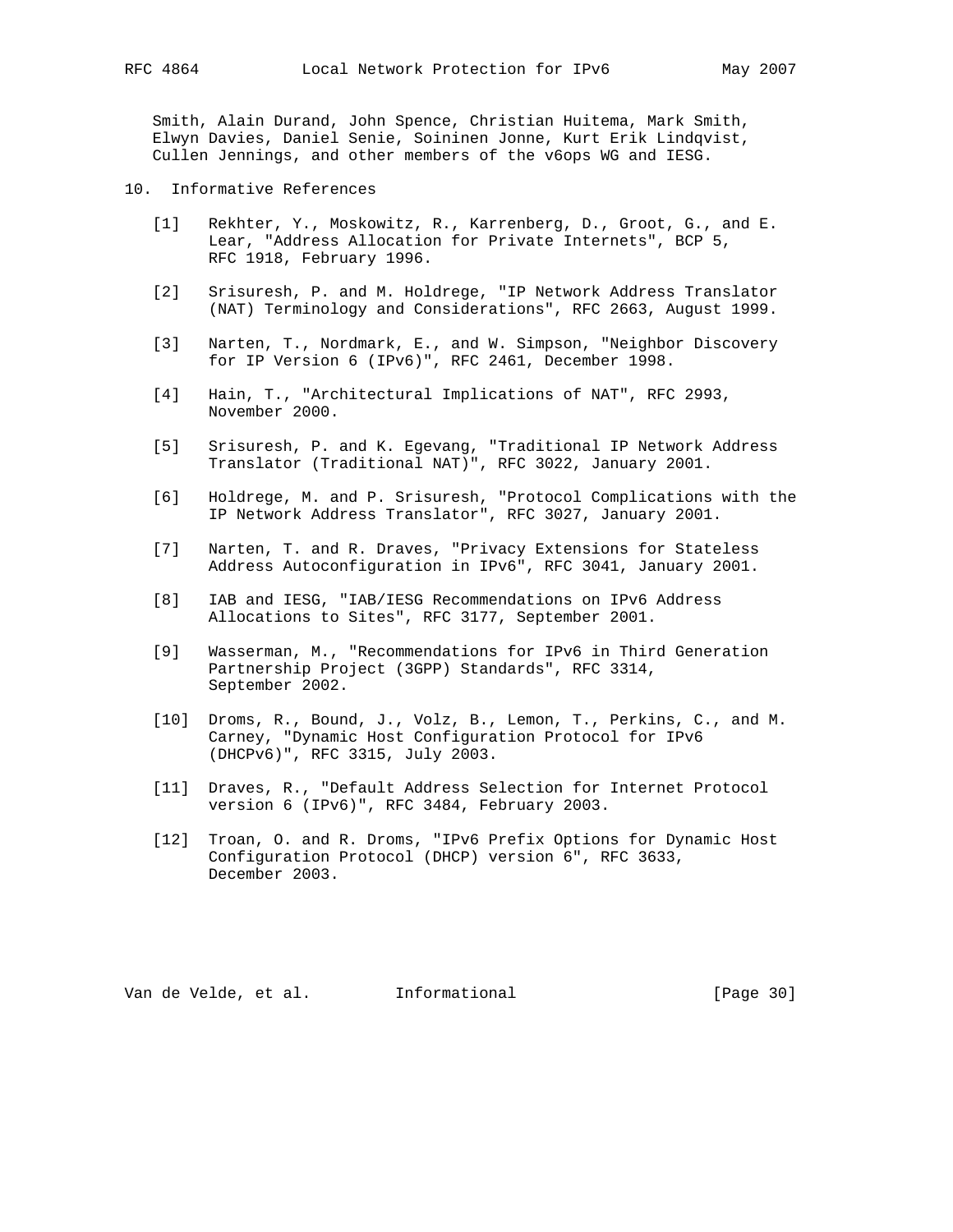- [13] Huttunen, A., Swander, B., Volpe, V., DiBurro, L., and M. Stenberg, "UDP Encapsulation of IPsec ESP Packets", RFC 3948, January 2005.
- [14] Savola, P. and B. Haberman, "Embedding the Rendezvous Point (RP) Address in an IPv6 Multicast Address", RFC 3956, November 2004.
- [15] Arkko, J., Kempf, J., Zill, B., and P. Nikander, "SEcure Neighbor Discovery (SEND)", RFC 3971, March 2005.
- [16] Baker, F., Lear, E., and R. Droms, "Procedures for Renumbering an IPv6 Network without a Flag Day", RFC 4192, September 2005.
- [17] Hinden, R. and B. Haberman, "Unique Local IPv6 Unicast Addresses", RFC 4193, October 2005.
- [18] Fuller, V. and T. Li, "Classless Inter-domain Routing (CIDR): The Internet Address Assignment and Aggregation Plan", BCP 122, RFC 4632, August 2006.
- [19] Dupont, F. and P. Savola, "RFC 3041 Considered Harmful", Work in Progress, June 2004.
- [20] Chown, T., "IPv6 Implications for TCP/UDP Port Scanning", Work in Progress, October 2005.
- [21] Chown, T., Tompson, M., Ford, A., and S. Venaas, "Things to think about when Renumbering an IPv6 network", Work in Progress, September 2006.
- [22] Huston, G., "Architectural Commentary on Site Multi-homing using a Level 3 Shim", Work in Progress, July 2005.
- [23] Rosenberg, J., "Interactive Connectivity Establishment (ICE): A Methodology for Network Address Translator (NAT) Traversal for Offer/Answer Protocols", Work in Progress, October 2006.
- [24] "Universal Plug and Play Web Site", July 2005, <http://www.upnp.org/>.

Van de Velde, et al. Informational [Page 31]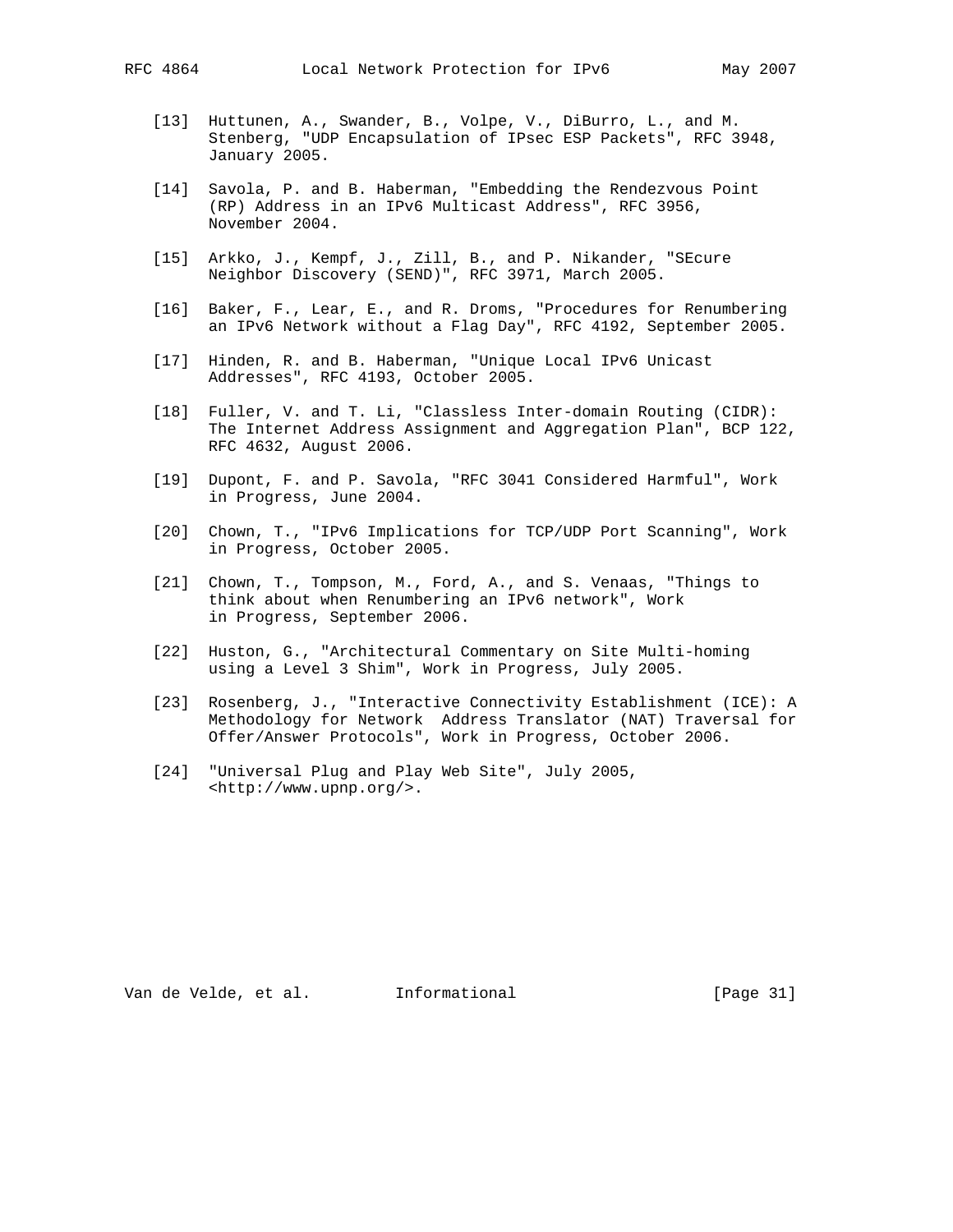Appendix A. Additional Benefits Due to Native IPv6 and Universal Unique Addressing

 The users of native IPv6 technology and globally unique IPv6 addresses have the potential to make use of the enhanced IPv6 capabilities, in addition to the benefits offered by the IPv4 technology.

# A.1. Universal Any-to-Any Connectivity

 One of the original design points of the Internet was any-to-any connectivity. The dramatic growth of Internet-connected systems coupled with the limited address space of the IPv4 protocol spawned address conservation techniques. NAT was introduced as a tool to reduce demand on the limited IPv4 address pool, but the side effect of the NAT technology was to remove the any-to-any connectivity capability. By removing the need for address conservation (and therefore NAT), IPv6 returns the any-to-any connectivity model and removes the limitations on application developers. With the freedom to innovate unconstrained by NAT traversal efforts, developers will be able to focus on new advanced network services (i.e., peer-to-peer applications, IPv6-embedded IPsec communication between two communicating devices, instant messaging, Internet telephony, etc.) rather than focusing on discovering and traversing the increasingly complex NAT environment.

 It will also allow application and service developers to rethink the security model involved with any-to-any connectivity, as the current edge firewall solution in IPv4 may not be sufficient for any-to-any service models.

# A.2. Auto-Configuration

 IPv6 offers a scalable approach to minimizing human interaction and device configuration. IPv4 implementations require touching each end system to indicate the use of DHCP vs. a static address and management of a server with the pool size large enough for the potential number of connected devices. Alternatively, IPv6 uses an indication from the router to instruct the end systems to use DHCP or the stateless auto-configuration approach supporting a virtually limitless number of devices on the subnet. This minimizes the number of systems that require human interaction as well as improves consistency between all the systems on a subnet. In the case that there is no router to provide this indication, an address for use only on the local link will be derived from the interface media layer address.

Van de Velde, et al. Informational [Page 32]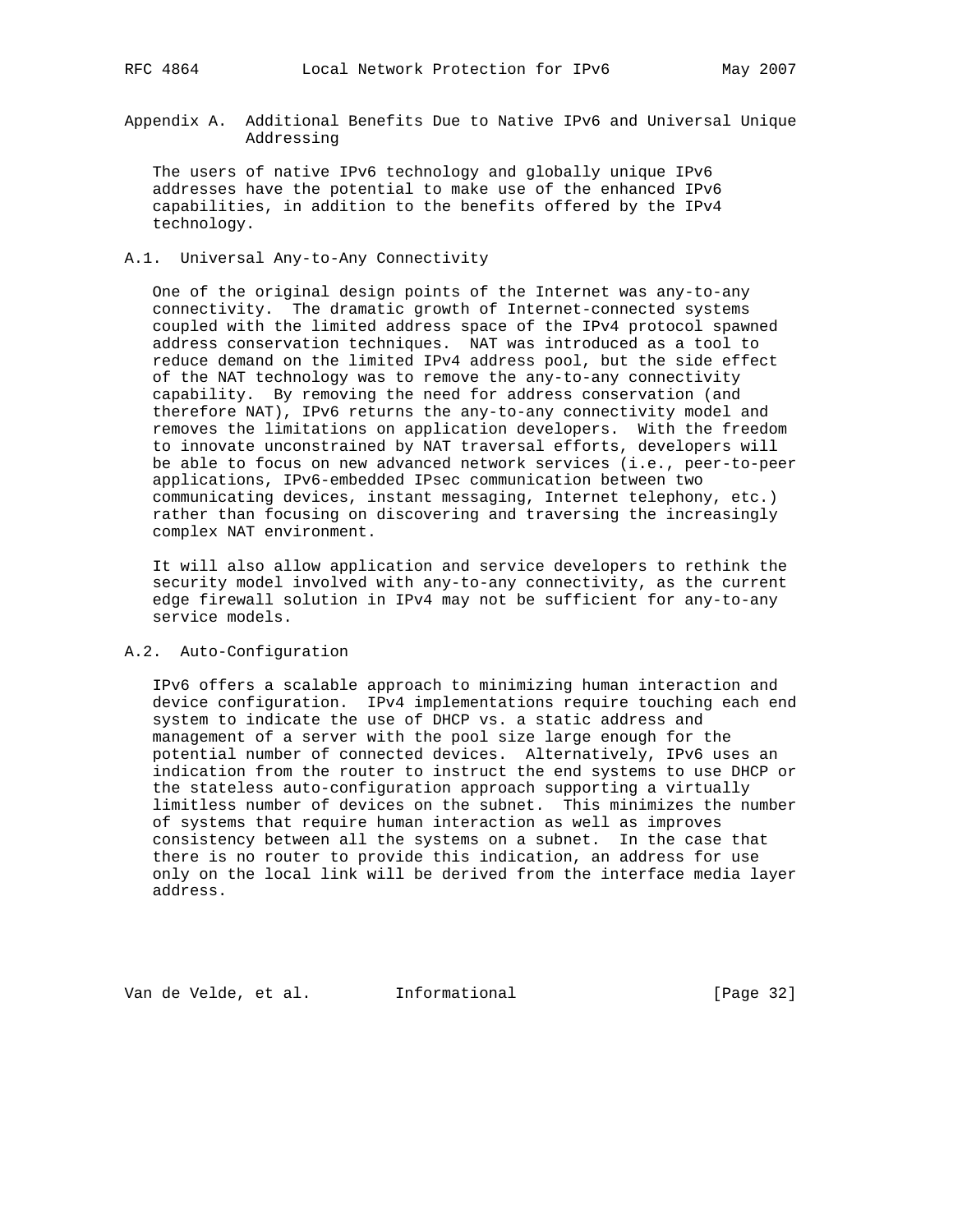# A.3. Native Multicast Services

 Multicast services in IPv4 were severely restricted by the limited address space available to use for group assignments and an implicit locally defined range for group membership. IPv6 multicast corrects this situation by embedding explicit scope indications as well as expanding to 4 billion groups per scope. In the source-specific multicast case, this is further expanded to 4 billion groups per scope per subnet by embedding the 64 bits of subnet identifier into the multicast address.

 IPv6 allows also for innovative usage of the IPv6 address length and makes it possible to embed the multicast Rendezvous Point (RP) [14] directly in the IPv6 multicast address when using Any-Source Multicast (ASM). This is not possible with the limited size of the IPv4 address. This approach also simplifies the multicast model considerably, making it easier to understand and deploy.

## A.4. Increased Security Protection

 The security protection offered by native IPv6 technology is more advanced than IPv4 technology. There are various transport mechanisms enhanced to allow a network to operate more securely with less performance impact:

- o IPv6 has the IPsec technology directly embedded into the IPv6 protocol. This allows for simpler peer-to-peer authentication and encryption, once a simple key/trust management model is developed, while the usage of some other less secure mechanisms is avoided (e.g., MD5 password hash for neighbor authentication).
- o While a firewall is specifically designed to disallow applications based on local policy, it does not interfere with those that are allowed. This is a security improvement over NAT, where the work arounds to enable applications allowed by local policy are effectively architected man-in-the-middle attacks on the packets, which precludes end-to-end auditing or IP level identification.
- o All flows on the Internet will be better traceable due to a unique and globally routable source and destination IPv6 address. This may facilitate an easier methodology for back-tracing Denial of Service (DoS) attacks and avoid illegal access to network resources by simpler traffic filtering.

Van de Velde, et al. Informational [Page 33]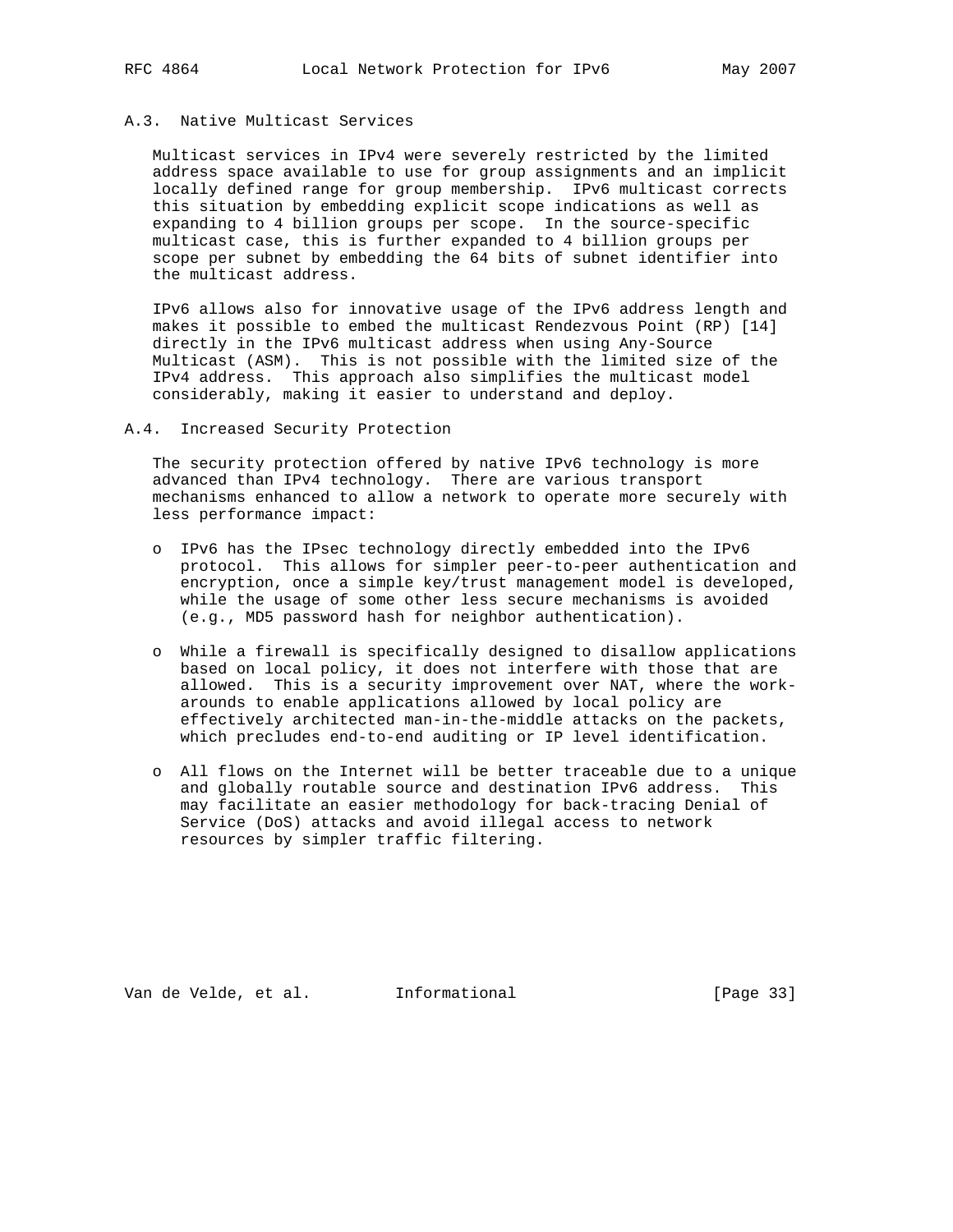- o The usage of private address space in IPv6 is now provided by Unique Local Addresses, which will avoid conflict situations when merging networks and securing the internal communication on a local network infrastructure due to simpler traffic filtering policy.
- o The technology to enable source-routing on a network infrastructure has been enhanced to allow this feature to function, without impacting the processing power of intermediate network devices. The only devices impacted with the source routing will be the source and destination node and the intermediate source-routed nodes. This impact behavior is different if IPv4 is used, because then all intermediate devices would have had to look into the source route header.

## A.5. Mobility

 Anytime, anywhere, universal access requires MIPv6 services in support of mobile nodes. While a Home Agent is required for initial connection establishment in either protocol version, IPv6 mobile nodes are able to optimize the path between them using the MIPv6 option header, while IPv4 mobile nodes are required to triangle route all packets. In general terms, this will minimize the network resources used and maximize the quality of the communication.

# A.6. Merging Networks

 When two IPv4 networks want to merge, it is not guaranteed that both networks are using different address ranges on some parts of the network infrastructure due to the usage of RFC 1918 private addressing. This potential overlap in address space may complicate a merging of two and more networks dramatically due to the additional IPv4 renumbering effort, i.e., when the first network has a service running (NTP, DNS, DHCP, HTTP, etc.) that needs to be accessed by the second merging network. Similar address conflicts can happen when two network devices from these merging networks want to communicate.

 With the usage of IPv6, the addressing overlap will not exist because of the existence of the Unique Local Address usage for private and local addressing.

Van de Velde, et al. Informational [Page 34]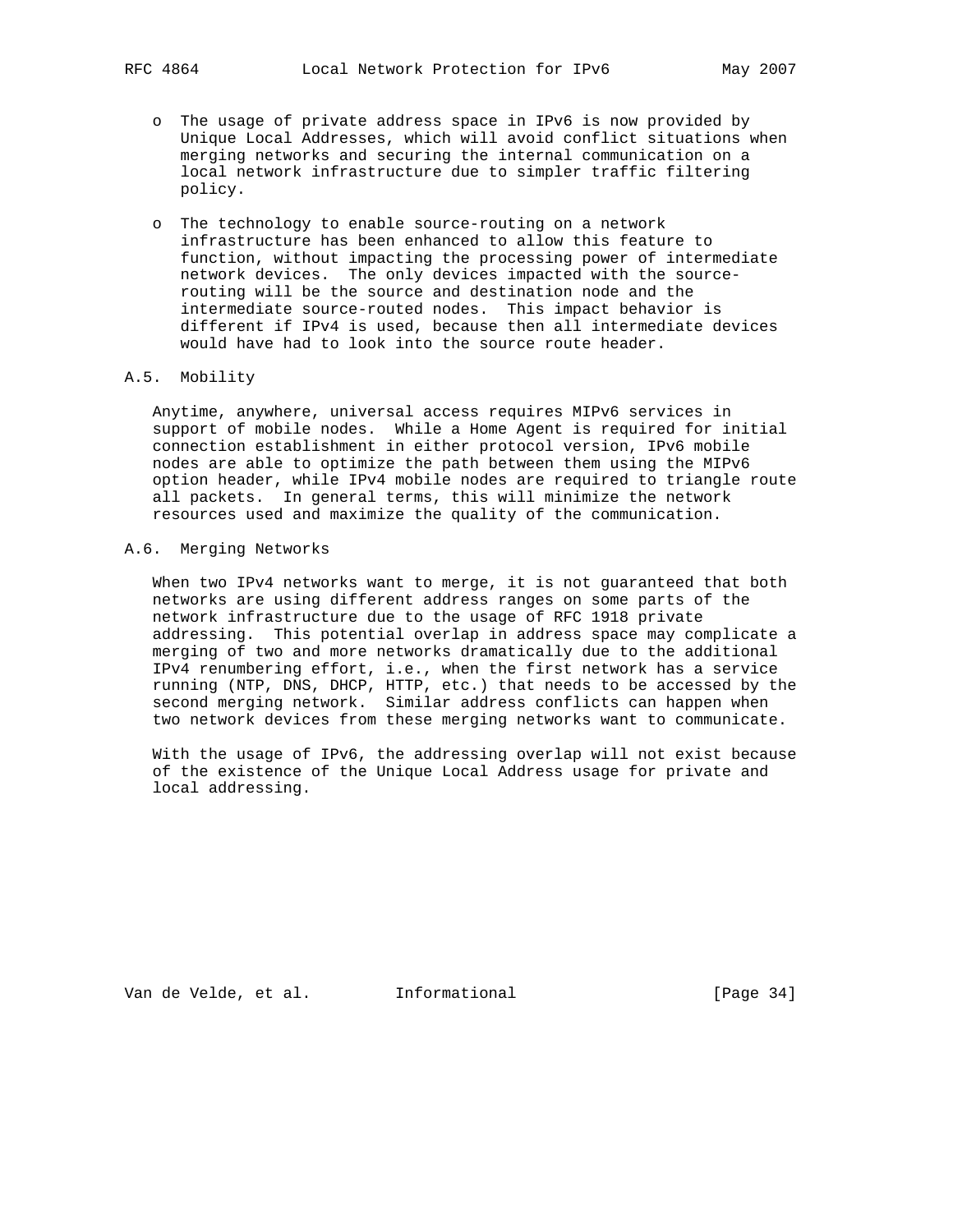Authors' Addresses Gunter Van de Velde Cisco Systems De Kleetlaan 6a Diegem 1831 Belgium Phone: +32 2704 5473 EMail: gunter@cisco.com Tony Hain Cisco Systems 500 108th Ave. NE Bellevue, Wa. USA EMail: alh-ietf@tndh.net Ralph Droms Cisco Systems 1414 Massachusetts Avenue Boxborough, MA 01719 USA EMail: rdroms@cisco.com Brian Carpenter IBM 8 Chemin de Blandonnet 1214 Vernier, CH EMail: brc@zurich.ibm.com Eric Klein Tel Aviv University Tel Aviv, Israel EMail: ericlklein.ipv6@gmail.com

Van de Velde, et al. 1nformational (Page 35)